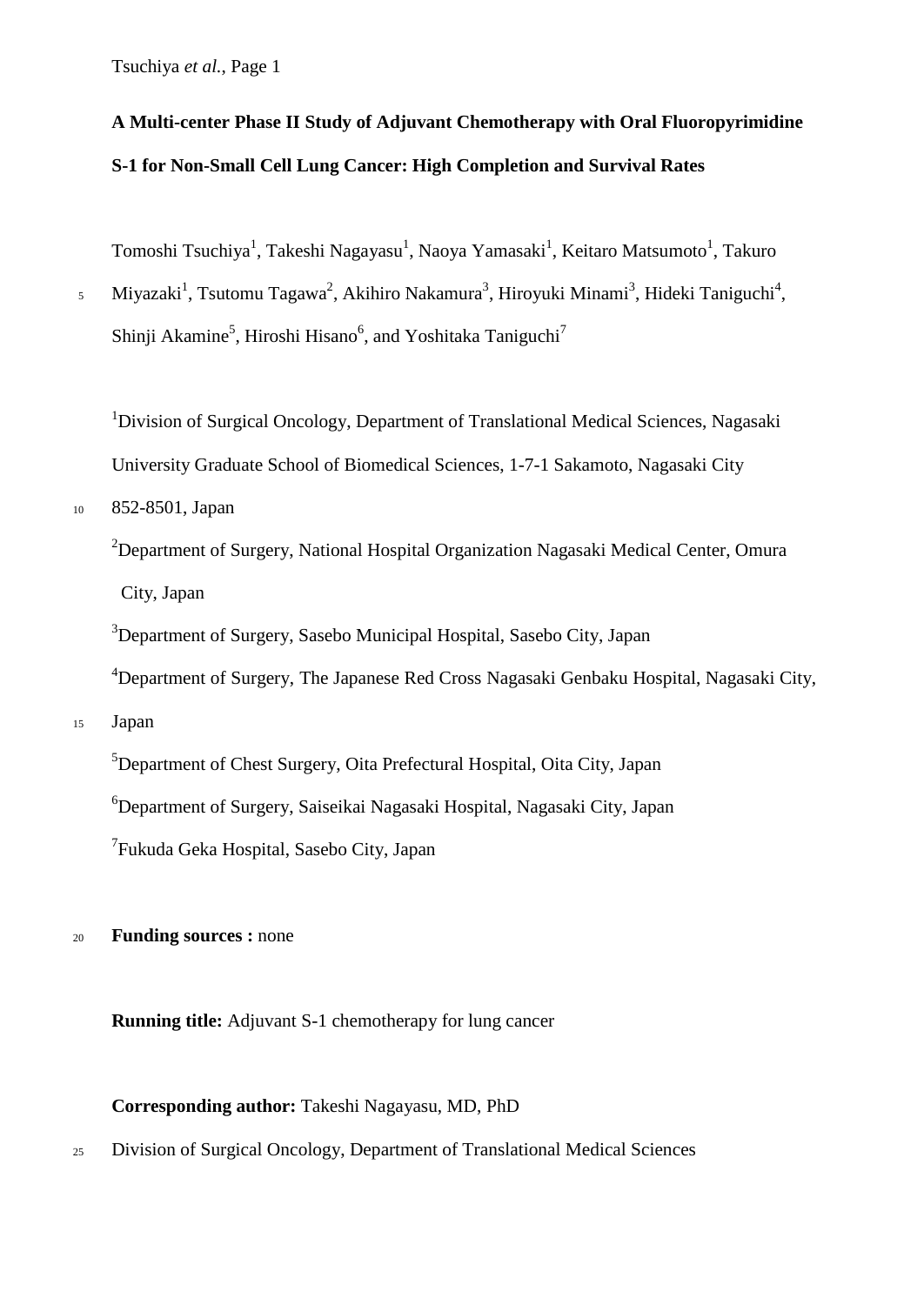Nagasaki University Graduate School of Biomedical Sciences

1-7-1 Sakamoto, Nagasaki City 852-8501, Japan

Phone: +81-95-849-7304; Fax: +81-95-849-7306

E-mail: nagayasu@nagasaki-u.ac.jp

30

**Number of words:** abstract, 224; manuscript, 2892

**Unique trial ID number:** NCT01459185 or R000007795 (UMIN ID)

**Trial registration date:** October 21, 2011

35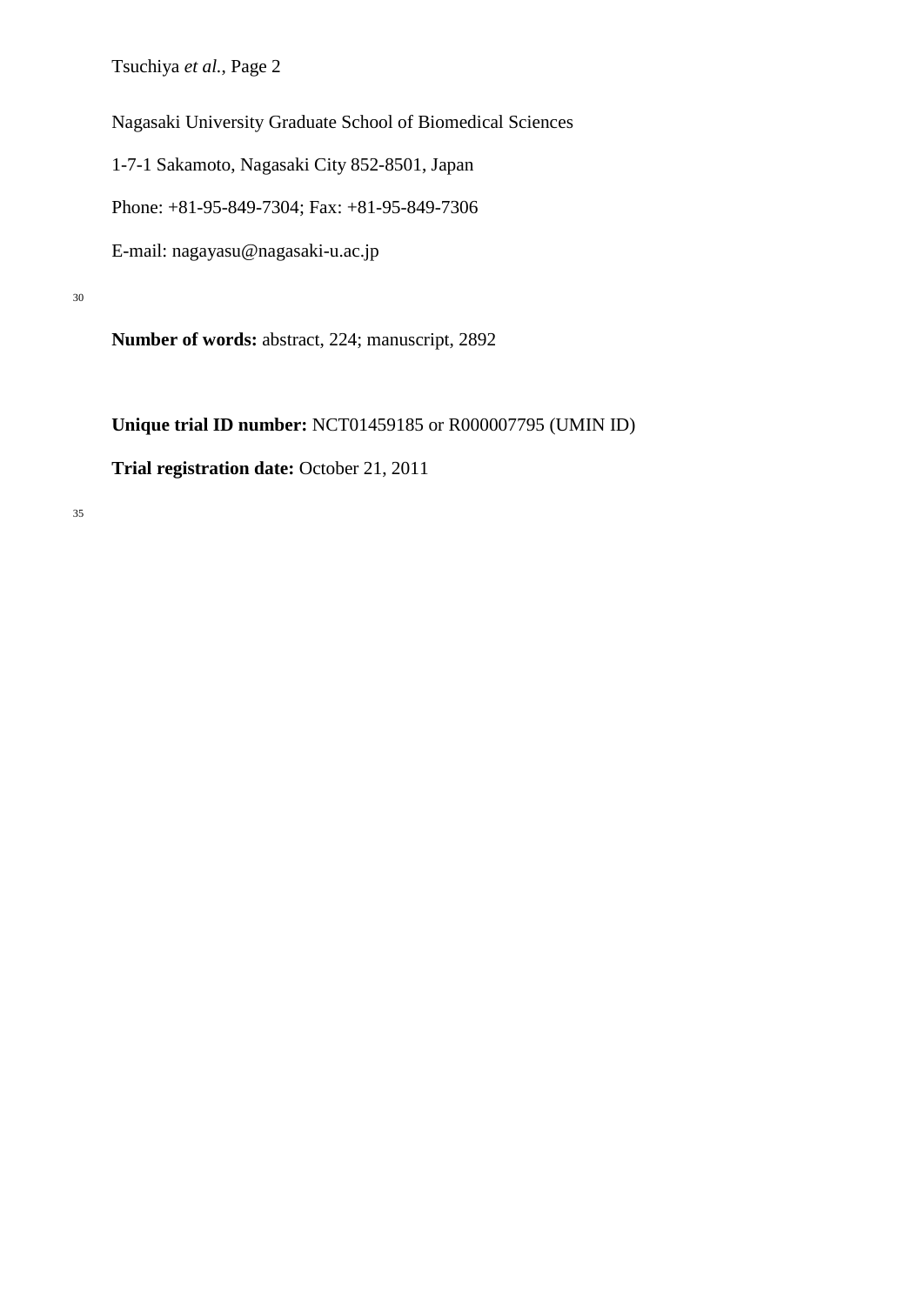## **Conflict of Interest**

All authors have no conflicts of interest.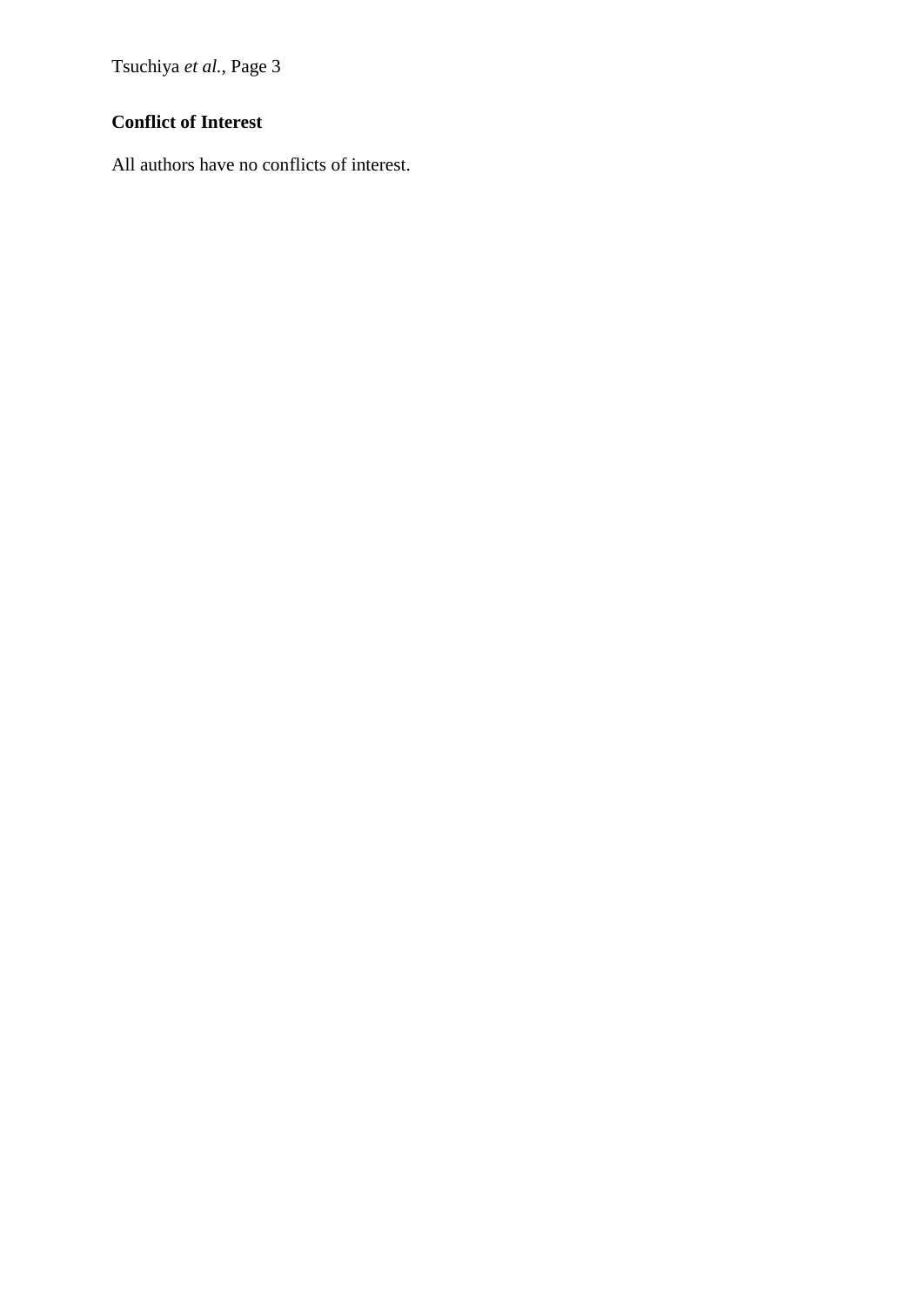## **MicroAbstract**

<sup>40</sup> As oral chemotherapy might reduce physiological and psychological burdens on patients, we conducted a feasibility study using S-1, an oral fluoropyrimidine, as postoperative chemotherapy in 50 patients with curatively resected stage IB-IIIA non-small cell lung cancer. The completion rate was 72.0% and the 3-year relapse-free survival rate was 69.4%. This protocol seems feasible and may be sufficient to prevent recurrence.

45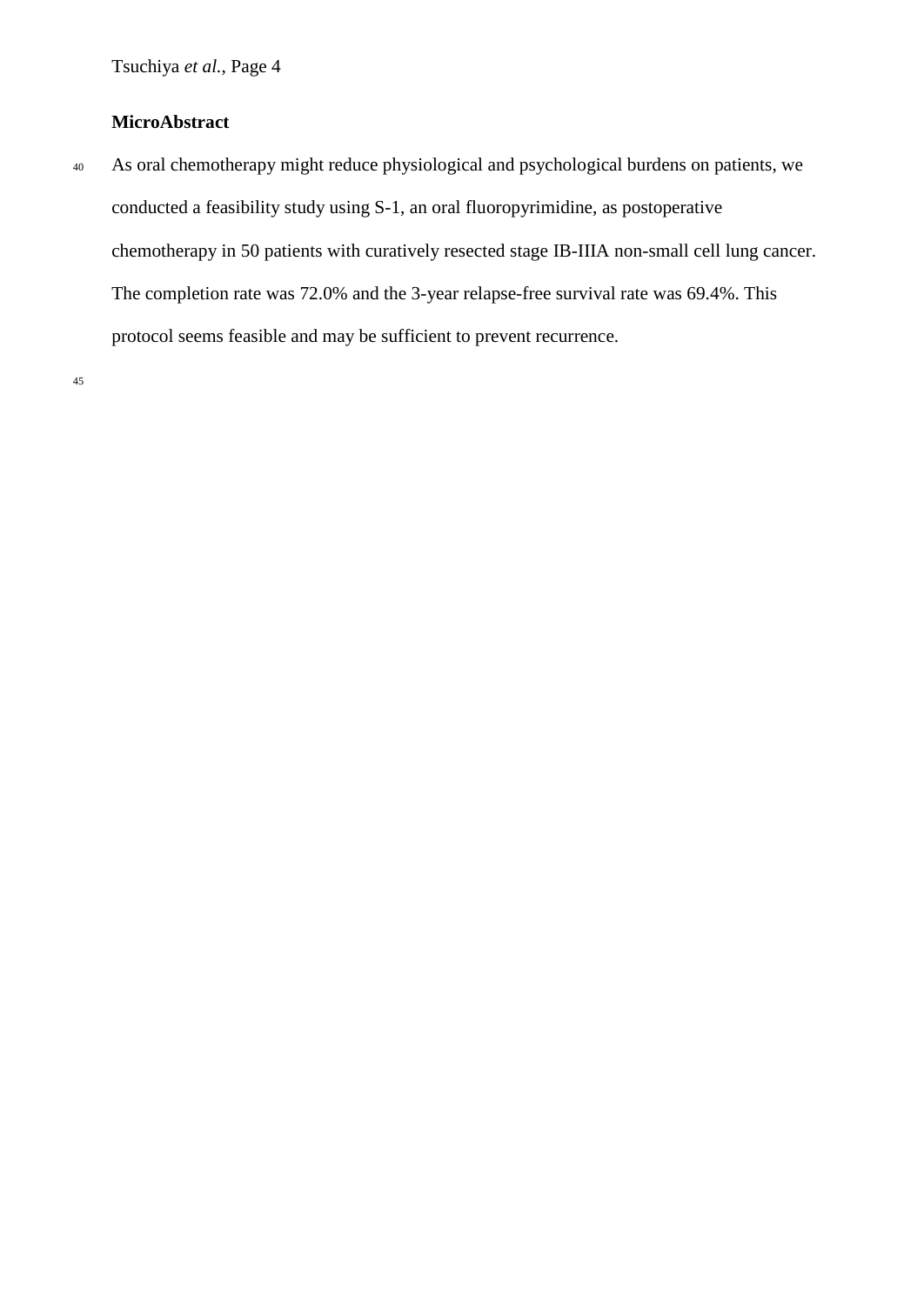#### **Abstract**

**Background:** Oral adjuvant chemotherapy without hospitalisation might reduce the physiological and psychological burden on patients if effectiveness could be guaranteed. We conducted a multi-center feasibility study using S-1, an oral derivative of 5-fluorouracil, as <sup>50</sup> postoperative adjuvant chemotherapy in patients with curatively resected pathologically stage IB-IIIA non-small cell lung cancer. **Patients and Methods:** Adjuvant chemotherapy comprised eight courses (4-week administration, 2-week withdrawal) of S-1 at 80-120 mg/body/day. Fifty-one patients from seven institutions were enrolled in this pilot study, from June 2005 to March 2007. The primary endpoint was the completion rate of scheduled <sup>55</sup> adjuvant chemotherapy. Secondary endpoints were the incidence and grade of adverse reactions. **Results:** Fifty patients were eligible. The completion rate for the planned eight courses of S-1 administration was 72.0% (36 patients). Total percentage administration

amount was 71.1%. Grade 3 adverse reactions such as neutropenia (4.0%), anorexia (4.0%),

thrombopenia (2.0%), anemia (2.0%), elevated total bilirubin (2.0%), hypokalemia (2.0%),

<sup>60</sup> nausea (2.0%) and diarrhoea (2.0%) were observed, but no grade 4 adverse effects were encountered. Overall and relapse-free survival rates at 3 years were 87.7% and 69.4%, respectively. **Conclusion:** Postoperative 1-year administration of S-1 seems feasible as oral adjuvant chemotherapy for lung cancer. The oral formulation and low incidence of adverse reactions permit treatment on an outpatient basis. The present study would be reasonable to <sup>65</sup> follow up with a properly powered phase III trial.

**Keywords:** Non-small cell lung cancer, Adjuvant chemotherapy, Fluoropyrimidine, S-1, Feasibility study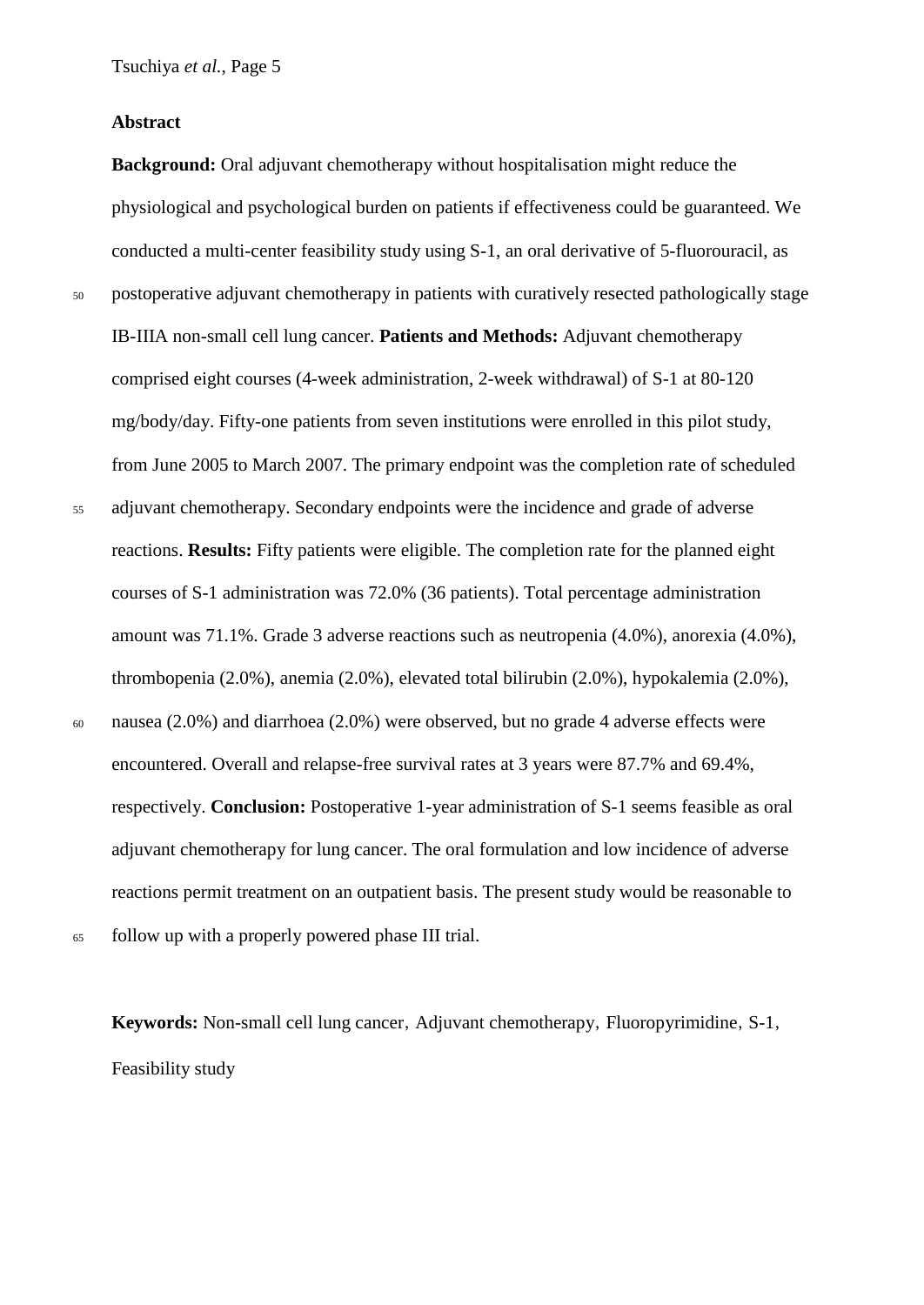#### **Introduction**

- <sup>70</sup> The results of surgical treatment for lung cancer have been improved by early detection and meticulous surgical procedures. However, we still face recurrence in patients with advanced lung cancer, even after extended surgical treatment. Since 2004, clinical research studies have established the efficacy of adjuvant chemotherapy in post-operative patients with stage IB-IIIA non-small cell lung cancer (NSCLC).<sup>1-3</sup> Standard regimens for adjuvant <sup>75</sup> chemotherapy currently use intravenous administration of a platinum doublet. However, oral adjuvant chemotherapy with uracil-tegafur, which improved survival among patients with completely resected stage IB adenocarcinoma, allows completion of the regimen with only mild adverse reactions. <sup>1</sup> Such oral drugs enable patients to undergo treatment on an outpatient basis, and are suitable for maintaining patient quality of life.
- 

<sup>80</sup> S-1 is a novel oral fluoropyrimidine derivative consisting of tegafur (FT) and two modulators, 5-chloro-2,4-dihydroxypyridine (CDHP) and potassium oxonate (Oxo), in a molar ratio of 1:0.4:1.<sup>4</sup> FT is a prodrug of 5-fluorouracil (5-FU) and CDHP is a reversible competitive inhibitor of dihydropyrimidine dehydrogenase (DPD; EC1.3.1.2), an enzyme involved in the degradation of 5-FU. Degradation of FT-derived 5-FU is thus efficiently <sup>85</sup> inhibited by CDHP, and 5-FU remains in plasma and tumor tissue longer and at higher levels than when low-dose 5-FU is continuously infused intravenously. The major toxicities associated with fluoropyrimidines are diarrhoea and mucositis. <sup>5</sup> Oxo is a reversible competitive inhibitor of orotate phosphoribosyltransferase (EC2.4.2.10), a phosphoenzyme for 5-FU, and is distributed at high levels in the gastrointestinal (GI) tract after oral administration, reducing GI toxicity caused by 5-FU.<sup>6</sup>

90

Response rates for platinum doublet therapy in patients with advanced lung cancer are 30-33%.7 Conversely, S-1 showed a 22% response rate for advanced NSCLC in a previous phase II trial,<sup>8</sup> raising the question of whether S-1 has sufficient power as adjuvant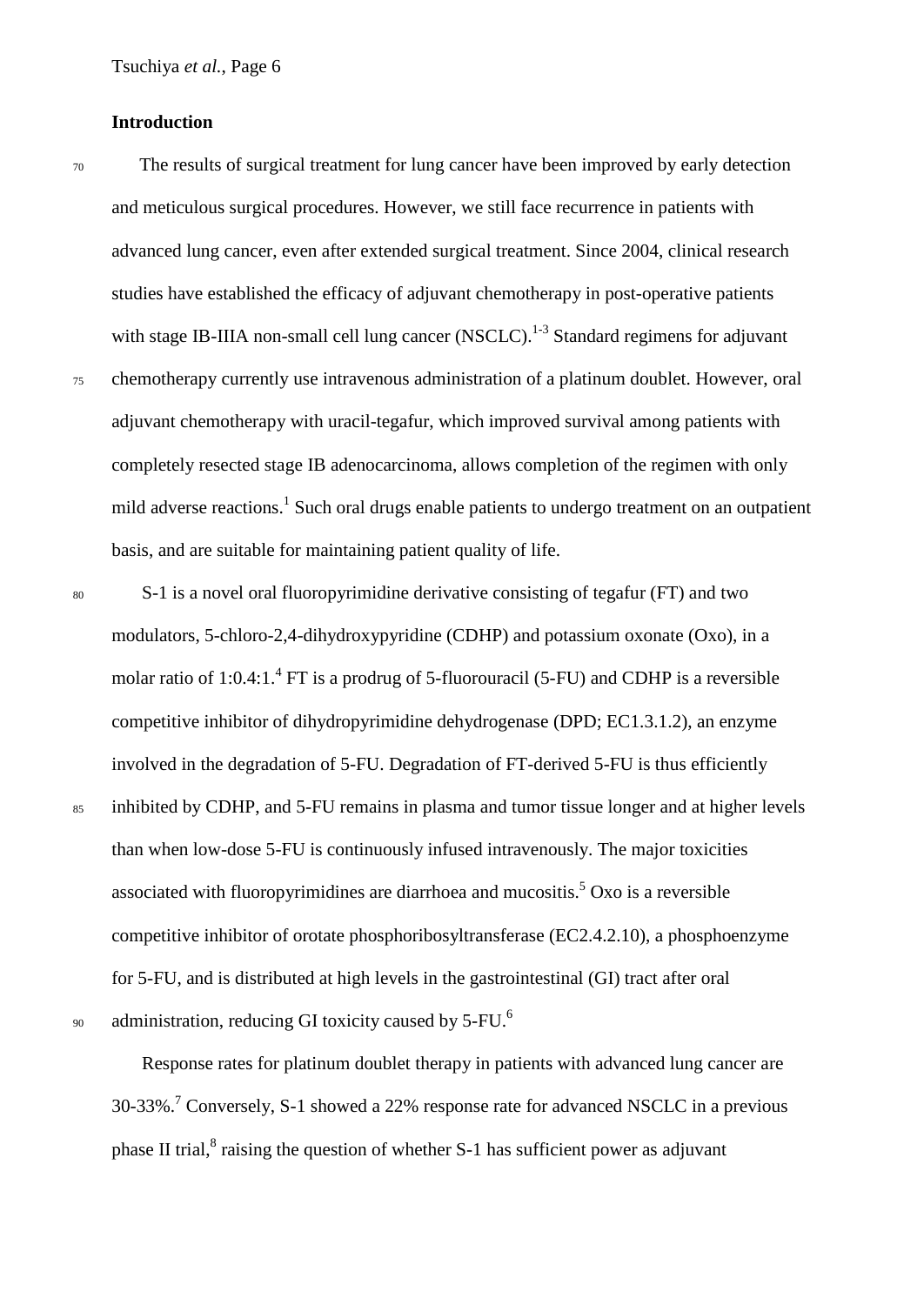<sup>95</sup> that with intensive platinum doublets. Despite showing a response rate of only 7% for advanced NSCLC, uracil-tegafur, another oral fluoropyrimidine, could be administered long-term (2 years) and, thus, could allow administration of sufficient amounts to prevent recurrence or metastasis, because the drug has extremely low toxicity and is easily continued as an oral medication.<sup>9</sup> Although the exact mechanisms of action accounting for the efficacy <sup>100</sup> of uracil-tegafur treatment in the postoperative adjuvant setting remain unclear, long-term uracil-tegafur administration may inhibit the development of postoperative recurrence through antiangiogenic effects in addition to direct cytotoxic effects.<sup>10</sup> In terms of S-1-based adjuvant chemotherapy, in the field of gastric cancer, a feasibility study has already been performed and achieved a high completion rate of 60% and a favorable drug compliance rate  $105$  of 70%.<sup>11</sup> Furthermore, a phase III randomized study comparing surgery alone to surgery plus adjuvant chemotherapy using S-1 was ongoing in  $2005$ .<sup>12</sup> Given this background, we presumed that if long-term administration could be achieved in the postoperative adjuvant setting, similar factors would be applicable even for stage II to IIIA disease because of the higher response rate compared to uracil-tegafur.

chemotherapy. In that regard, the therapeutic strategy with oral fluoropyrimidine differs from

- <sup>110</sup> Based on similar notions, a feasibility study for adjuvant chemotherapy was reported by Yano *et al.* in 2010.<sup>13</sup> In that study, 56.7% of patients finished the regimen. Postoperative administration of S-1 for 6 months was thus considered feasible as adjuvant chemotherapy for NSCLC. However, the administration period of 6 months is half the reported duration of the adjuvant chemotherapy with  $S-1^{12}$  and the completion rate is unsatisfactorily low despite
- <sup>115</sup> the mildness of adverse reactions. Moreover, survival data from the study have yet to be reported.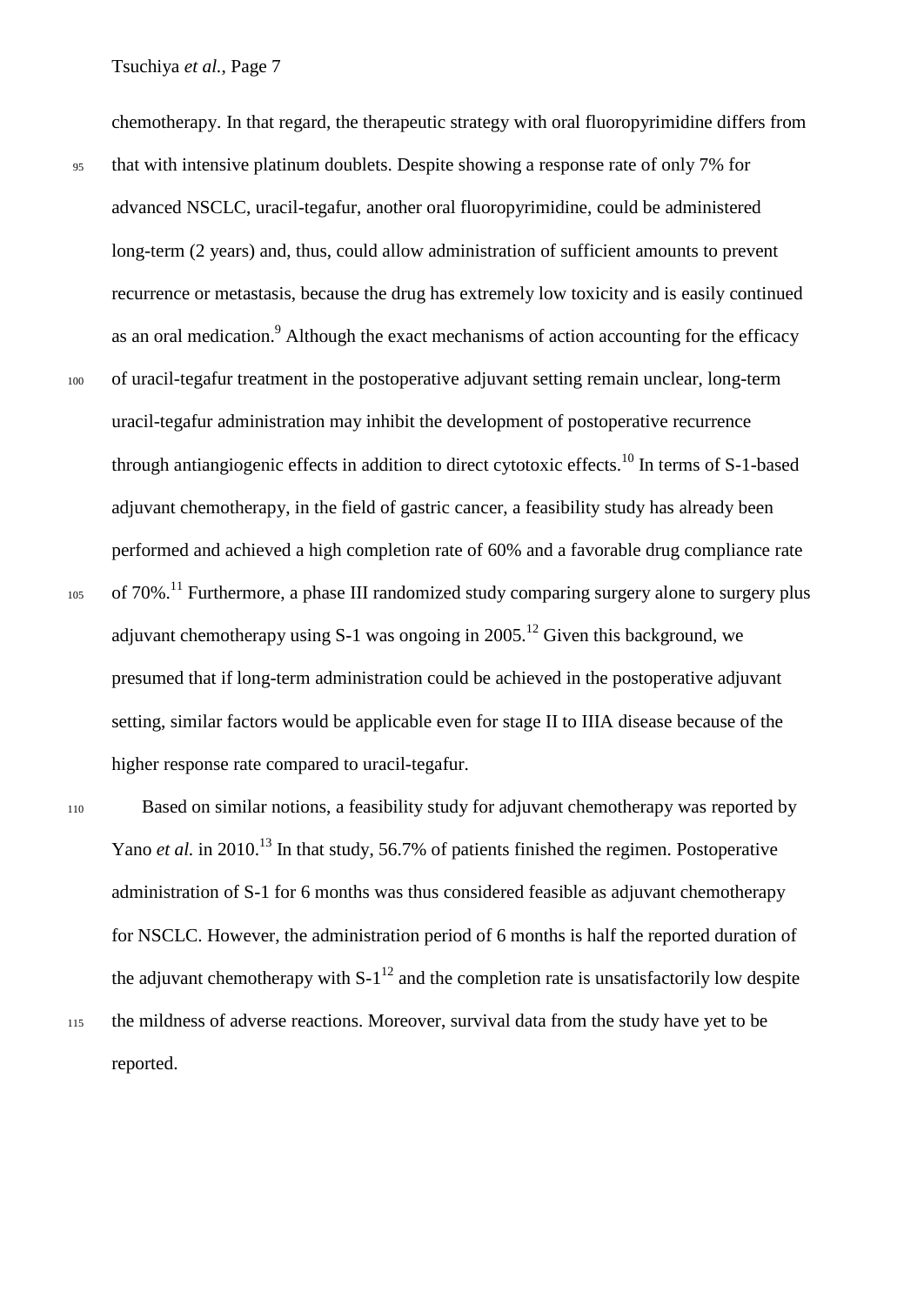To confirm the feasibility of 1-year administration of S-1 and analyse the effect of the intervention on prognoses, a multi-center phase II clinical trial was conducted in seven facilities.

#### **Patients and Methods**

#### *Patient Eligibility*

Patient eligibility required compliance with the following criteria: NSCLC with histological proof; pathological stage IB, II, or IIIA NSCLC (according to the fifth edition of 125 UICC/AJCC 1997)<sup>14</sup> after complete resection; no prior treatment except for surgery; age > 20 and <80 years, with sufficient oral intake; and performance status (PS) 0 or 1. Patients also had to have adequate organ function (3500  $\leq$  leukocytes  $\leq$  12,000/mm<sup>3</sup>; thrombocytes,  $\geq$ 100,000/mm<sup>3</sup>; total bilirubin,  $\leq$ 1.5 mg/dl; aspartate aminotransferase and alanine aminotransferase, less than twice the normal limits at each institution; blood urea nitrogen,  $130 \leq 25 \text{ mg/dl}$ ; creatinine, less than the normal limits at each institution; and creatinine clearance (Ccr) as estimated by the Cockcroft-Gault formula,  $\geq$ 50 ml/min). Patients with a history of drug hypersensitivity, serious surgical or non-surgical complications, or active secondary cancer were excluded. Pregnant or lactating women were likewise excluded.

#### <sup>135</sup> *Treatment Schedule*

Chemotherapy comprised eight courses (4-week administration, 2-week withdrawal) of S-1 (FT, gineracil, oteracil potassium; Taiho Pharmaceutical, Tokyo, Japan) at 80-120 mg/body/day according to body surface area (BSA): BSA <1.25 m<sup>2</sup>, 80 mg/day; BSA  $\geq$ 1.25  $m^2$  but <1.5 m<sup>2</sup>, 100 mg/day; and BSA ≥1.5 m<sup>2</sup>, 120 mg/day. S-1 was administered orally, <sup>140</sup> twice daily after meals, starting within 4 weeks after surgery. Every 6 weeks, patients visited the hospital and drug compliance was checked from the treatment diary. Subjective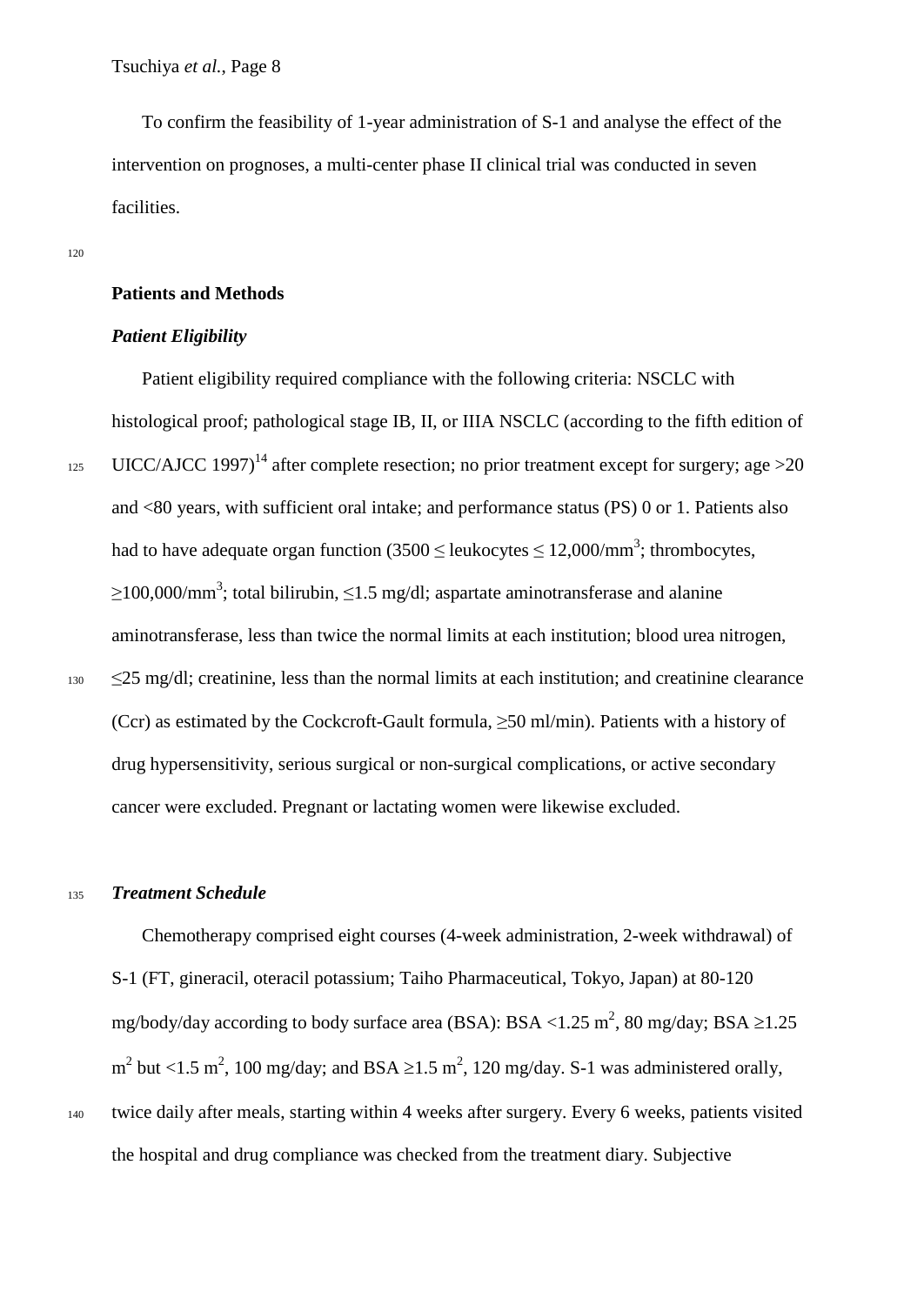symptoms, clinical experiment including hematological toxicities and tumor markers were also confirmed. The administration dose for the next course was determined after checking these data. Doses were modified in accordance with the following guidelines. When adverse <sup>145</sup> reactions appeared, the dose was reduced from 120 to 100 mg/day or from 100 to 80 mg/day, or administration was temporarily discontinued. Restarting was approved when adequate organ function was recovered and fulfilled the following criteria: leukocytes,  $\geq$ 3,000/mm<sup>3</sup>; neutrophils,  $\geq$ 1,500/mm<sup>3</sup>; thrombocytes,  $\geq$ 100,000/mm<sup>3</sup>; total bilirubin,  $\leq$ 1.5 mg/dl; aspartate aminotransferase and alanine aminotransferase, less than twice the upper limits of normal at 150 each institution; blood urea nitrogen,  $\leq$  25 mg/dl; creatinine, less than the upper limit of normal at each institution; and creatinine clearance (Ccr) as estimated by the Cockcroft-Gault formula, ≥50 ml/min. When treatment was restarted within 14 days, the restart was judged to represent the same course after temporary discontinuation of drug administration. When treatment could not be restarted within 14 days, the course was skipped and restarted as the <sup>155</sup> next course. Treatment was discontinued when the patient showed disease recurrence or adverse reactions that were uncontrollable by dose modification and temporary discontinuation of drug administration. If a rest period >4 weeks was required, the patient was withdrawn from the study. National Cancer Institute Common Toxicity Criteria (NCI-CTC, 1998) were adopted for the evaluation of chemotherapy toxicity.

160

#### *Study Design and Statistical Analysis*

This trial was non-blinded and open-label. The primary endpoint was the completion rate of the scheduled adjuvant chemotherapy. Secondary endpoints were the incidence and grade of adverse reactions. The number of patients to be enrolled in this study was calculated as 55. <sup>165</sup> Assuming a completion rate of 70%, with a planned eligible sample size of 50 patients, the 95% confidence interval (CI) for the completion rate was estimated to range from 55% to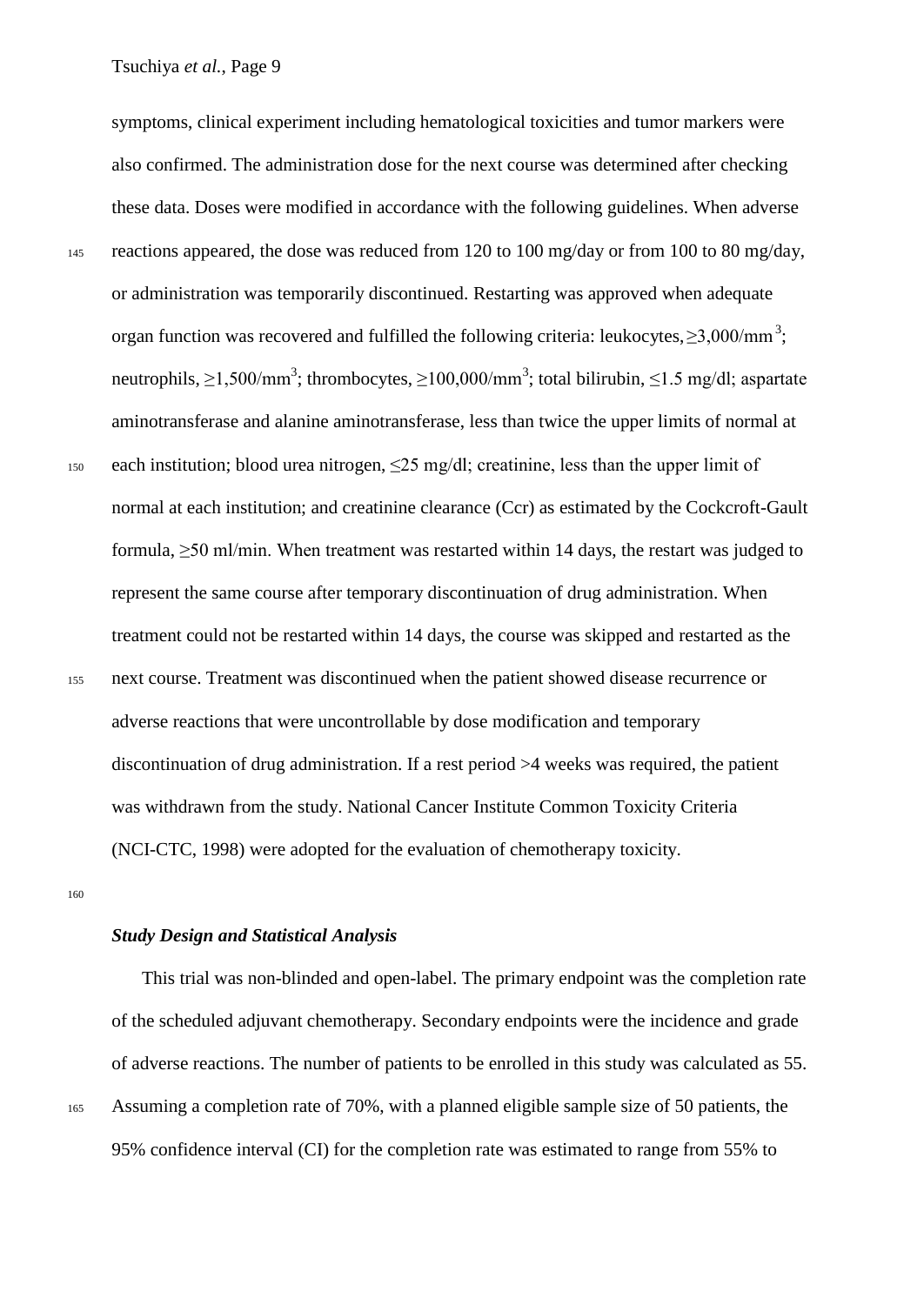82%. This completion rate of 70% means that 70% of patients would complete 48 weeks of planned chemotherapy.

The Kaplan-Meier method was used to estimate the time-to-event functions of <sup>170</sup> relapse-free survival and overall survival. Relapse-free survival has been defined as the time from the date of the start of treatment to the date of disease progression or death (whichever occurs first) or the date of last contact. Overall survival has been defined as the time from the date of the start of treatment to the date of death or last contact. The log-rank test was used to test for possible differences between estimated time-to-event curves.

175

#### *Ethics*

This study was approved by the institutional review board at each site. Patients selected whether they would participate in the trial or not after detailed explanation and written informed consent was obtained from all patients prior to enrolment. In terms of one <sup>180</sup> institution (Nagasaki University Hospital), 52 patients were referred to the trial. Among the referred patients, 15 patients participated in the trial, 14 patients preferred to received uracil-tegafur (p-stage IB), and 23 patients preferred to received standard chemotherapy.

#### **Results**

### <sup>185</sup> *Patient Characteristics*

A total of 51 patients were initially enrolled in the present study. One patients were ineligible, who rescinded consent to enter the trial before administration of S-1. Table 1 shows the characteristics of the 50 eligible patients. The median age of patients was 71.0 years (range, 32-80 years). Lobectomy was performed in all patients.

190

#### *Drug Compliance*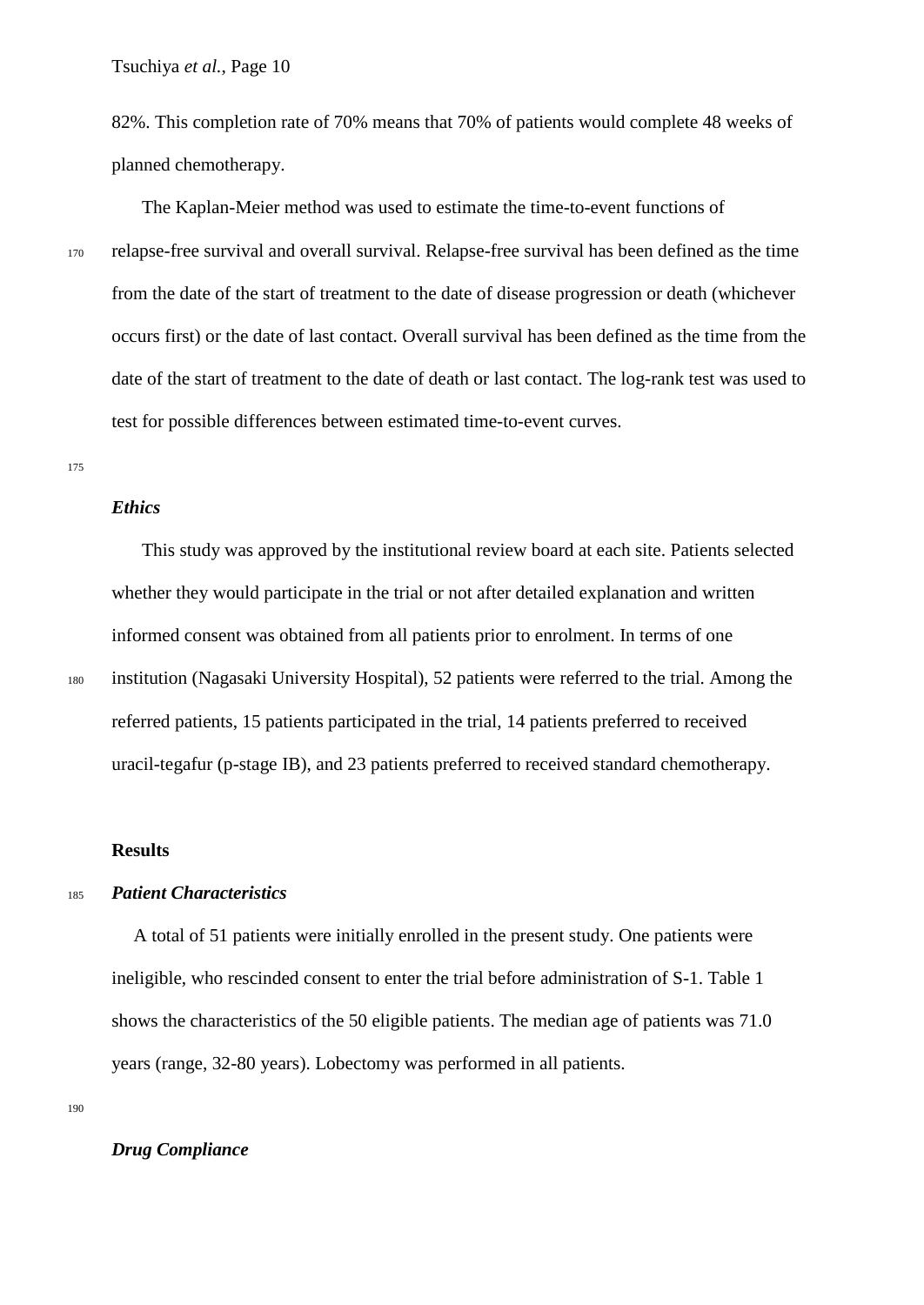Table 2 shows drug compliance in each course and reasons for discontinuation of drug administration. The planned eight courses of S-1 were administered to 36 patients (72.0%). Among these 36 patients, 25 patients received dose reduction (69.4% of 36 patients). Thirteen <sup>195</sup> patients discontinued drug administration because of anorexia, diarrhoea, thrombocytopenia, elevated total bilirubin, fever, or stomatitis (n=5). Non-iatrogenic reasons for discontinuation included patient refusal  $(n=6)$ , transfer to a different hospital  $(n=1)$  and administrative errors (n=1). The discontinued case occurred within the third course and drug compliance was maintained at >85% (85.4-99.4%) in every course. In the total group of 50 patients, the <sup>200</sup> percentage of actual days on which S-1 was administered against the total number of planned administration days  $(28 \text{ days} \times 8, i.e., 224 \text{ days})$  was  $77.3\%$ . Concerning the amount of drug administered, the compliance rate was 71.1%.

#### *Adverse Reactions and Dose Reduction*

<sup>205</sup> Table 3 shows a summary of the adverse reactions encountered. Among the laboratory findings-based adverse reactions, increased serum total bilirubin was the most frequent, occurring in 8 of the 50 patients (16.0%), followed by thorombocytopenia (12.0%), anemia (12.0%), and leukocytopenia (10.0%). Among the clinical findings-based adverse reactions, anorexia was the most frequent (42.0%), followed by nausea (12.0%), diarrhoea (6.0%),  $_{210}$  pigmentation changes (6.0%), stomatitis (4.0%), malaise (4.0%), and constipation (4.0%). Concerning the incidence and grade of laboratory findings-based adverse reactions, grade 3 adverse reactions were seen with neutropenia, thorombocytopenia, anemia, increased serum total bilirubin, and hypokalemia. No grade 4 adverse reactions were identified. In clinical findings-based adverse reactions, grade 3 adverse reactions were observed with anorexia, <sup>215</sup> nausea, and diarrhoea. Again, no grade 4 adverse reactions were encountered.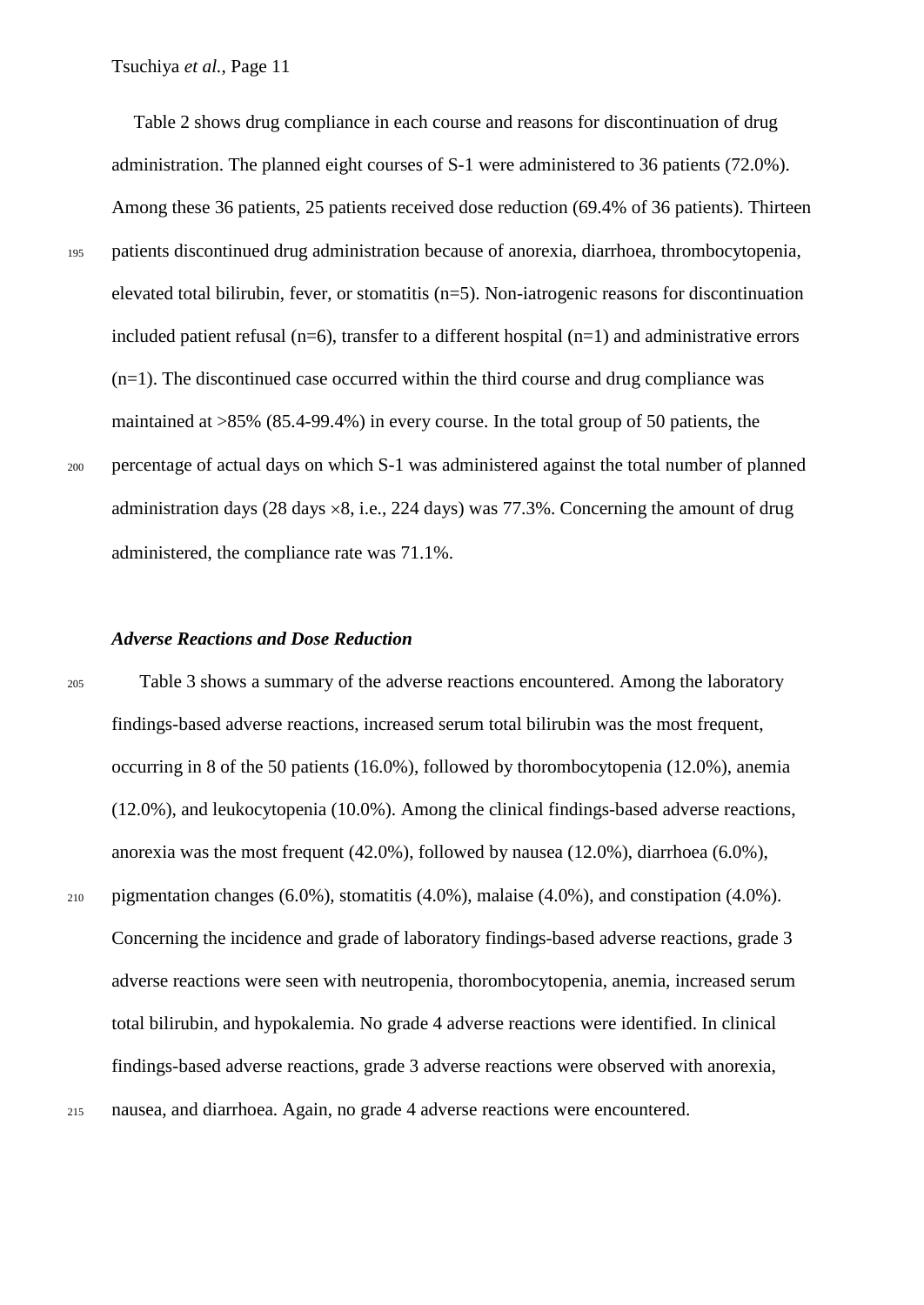The completion rate was 86.7% among cases without adverse reactions (Table 4). When adverse reactions occurred, completion rate decreased to 65.7%. However, dose reduction clearly increased the completion rate (79.2%). When administration was restarted without a dose reduction, the completion rate was significantly lower (36.4%).

220

#### *Survival*

Among the 50 patients followed for survival information, only 13 had died and 37 were still alive at the time of analysis. Median follow-up time was 49.0 months (range, 7.3-66.4 months). At the time of analysis, overall survival rate at 36 months was 87.7% (95%CI, <sup>225</sup> 75.2-94.4) (Figure 1). Of the 13 patients who died, 8 had experienced a documented relapse before death. Four patients died of brain infarction, pneumonia, newly developed malignant lymphoma, or interstitial pneumonia 9 months after the discontinuation of S-1 administration. A total of 14 patients relapsed, and the relapse-free survival rate at 36 months was 69.4% (95%CI, 55.2-80.6) (Figure 1). Among the patients who experienced relapse, 6 patients <sup>230</sup> experienced intrathoracic relapse, including five with regional lymphatic metastasis and one

#### **Discussion**

The present study was undertaken to confirm the feasibility of 1-year oral adjuvant <sup>235</sup> chemotherapy with S-1 after standard resection for NSCLC. The completion rate for the planned eight courses of S-1 administration was 72.0%, which compares favourably to the chemotherapy compliance seen on trials of cisplatin-based adjuvant therapies that have ranged from 45% to 76% of the intended dose.<sup>11-13</sup> Toxicity in the present study was significantly less compared with the other regimen. No grade 4 adverse reactions were <sup>240</sup> observed throughout the eight courses. Only six grade 3 hematological and four grade 3

with dissemination, and 8 patients showed distant relapse alone.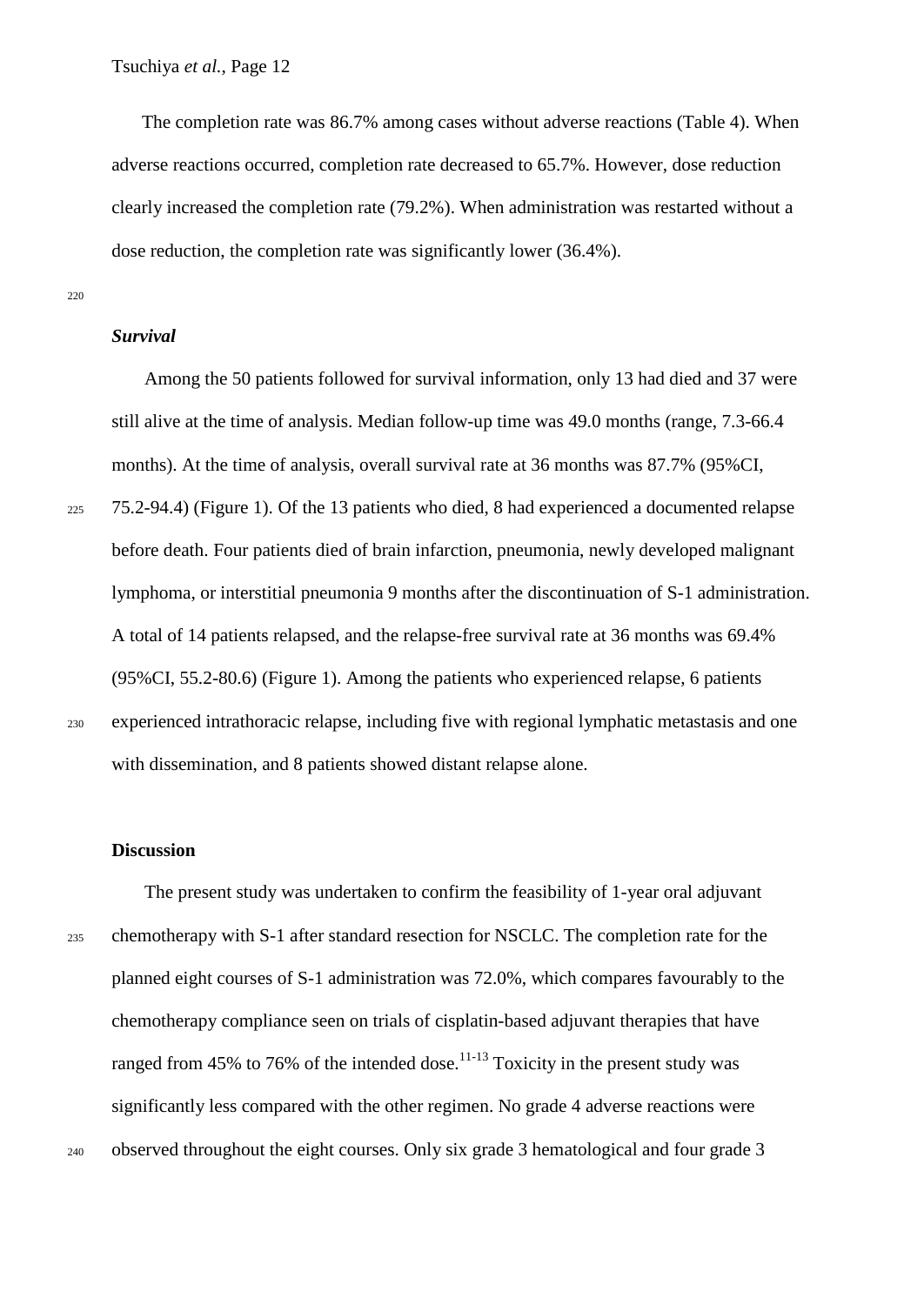non-hematological adverse events were encountered (20.0% of total). The most common adverse reaction was grade 1 anorexia, in 42.0% of patients, and administration for outpatients was easily continued. Compared to postoperative adjuvant chemotherapy study using uracil-tegafur, another oral fluoropyrimidine, the frequency of grade 3 adverse <sup>245</sup> reactions was less than 4%. The most common adverse reaction was grade 1 gastrointestinal toxicity, including anorexia, nausea and vomiting in around 10% of patients, representing an extremely low frequency.<sup>1</sup> Conversely, studies of platinum-based postoperative adjuvant chemotherapy have indicated that the frequency of grade 3 or more adverse reactions was more than 69% even with carboplatin-based therapies.<sup>16,18</sup> Accordingly, S-1 is considered to <sup>250</sup> cause intermediate adverse reactions, allowing acceptable compliance. Furthermore, the possibility of outpatient treatment with S-1 is convenient for both doctors and patients.

In the present study, the total percentage administration days and percentage administration dose were 77.3% and 71.1%. Whether a dose reduction of 70% allows sufficient power to prevent recurrence of lung cancer remains unclear. In analysis of a phase 255 III study of postoperative gastric cancer,<sup>12</sup> when protocol completion cases were divided into two groups according to compliance with S-1 administration, the 5-year survival curves for patients with ≥90% compliance and patients with 70% to <90% compliance overlapped (in-house experimental data; Taiho Pharmaceutical). We therefore believe a dose reduction of 70% provides sufficient adjuvant chemotherapy for lung cancer with S-1, as in gastric cancer. <sup>260</sup> Further studies and long-term observations are necessary to clarify the remaining issues.

The regimen in the present study was based on the seminal phase III randomized study in postoperative gastric cancer.<sup>12</sup> Among the 517 patients in the safety population who received S-1, treatment was continued for 12 months in 340 patients (65.8%). In the present study, completion rates were 8% or more higher than those from the study in gastric cancer. In <sup>265</sup> addition, our results showed incidences of hematological and non-hematological adverse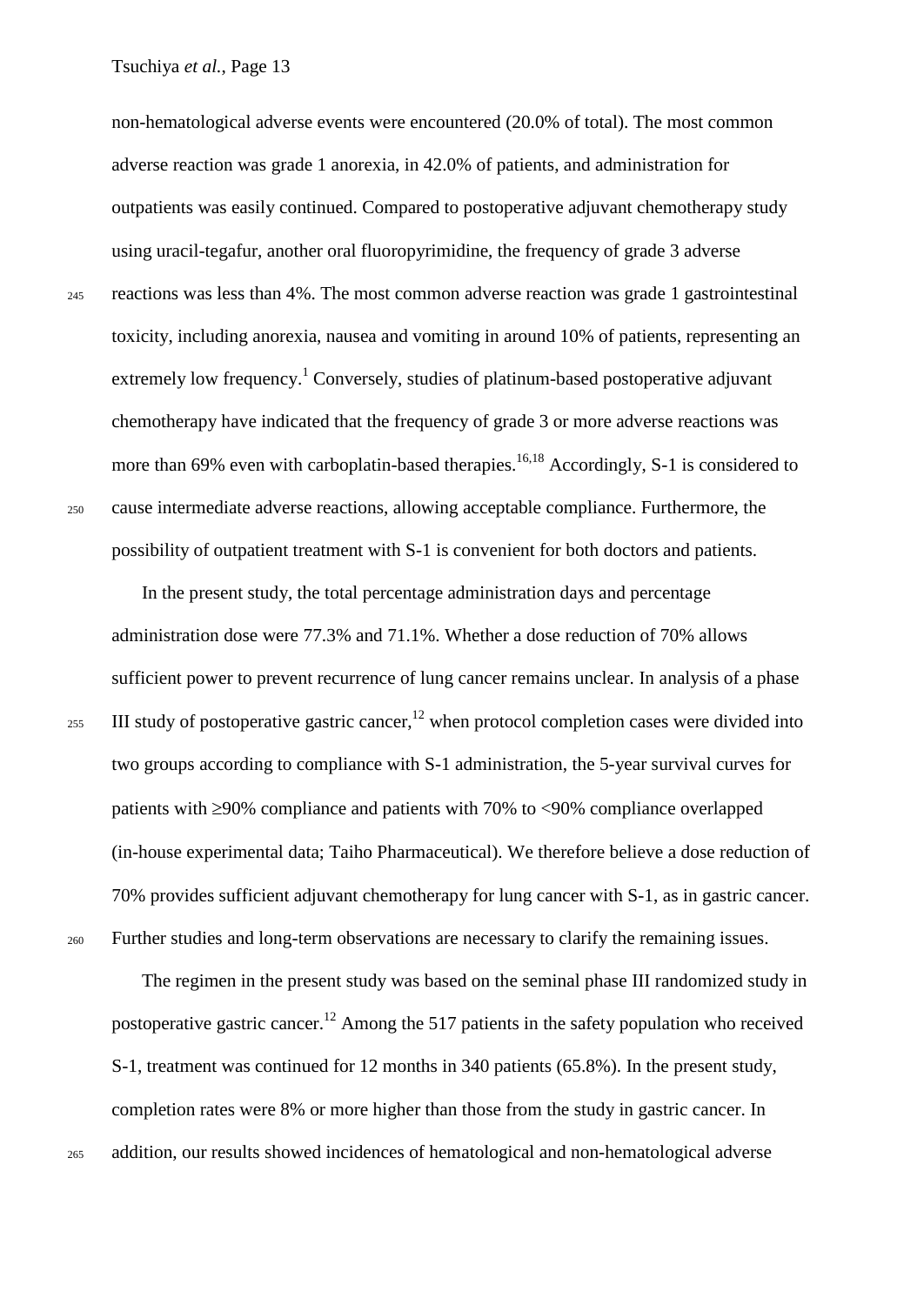reactions were both lower than in the gastric cancer study. As patients in the gastric cancer study displayed rather advanced disease and received D2 or more aggressive gastrectomy with frequent combined organ resections, patients who undergo standard resection for lung cancer might show better general and intestinal conditions for oral chemotherapy.

270 In a recent feasibility study of adjuvant chemotherapy with S-1 for NSCLC,<sup>13</sup> the administration period of 6 months and the cycle of 2-week administration and 1-week withdrawal differed from the protocol applied in our study. That study demonstrated no hematological or non-hematological grade 4 adverse reactions throughout the eight courses, very similar to our study. Conversely, completion rate of the planned eight courses of S-1 275 administration was 56.7%. The reason for the relatively low completion rate was attributed to the high age of patients and the high incidence of patients declining to continue treatment.<sup>13</sup> In the present study, dose reductions were performed without hesitation. When adverse reactions were encountered, dose reduction obviously improved the completion rate to 79.2%, compared to 36.4% without dose reduction. As a result, we achieved a high completion rate <sup>280</sup> of 72.0%. The duration of S-1 administration is another area of discrepancy. Administration of 5-FU is known to be more effective in producing direct cytotoxic effects against human tumor cells using lower doses for longer time periods than using higher doses for shorter times.<sup>19</sup> Our opinion is that at least a year of S-1 is warranted, unless clinical evidence to the contrary is identified.

<sup>285</sup> The overall survival rate among patients with stage IB resected NSCLC was similar to that among patients with stage IIA or more resected NSCLC (data not shown). These data indicate that oral S-1 treatment might have sufficient power to improve survival even in postoperative patients with severe stage NSCLC. Further follow-up survival data are needed for the present study. In addition, randomized phase II and III clinical trials of adjuvant <sup>290</sup> chemotherapy containing S-1 for NSCLCs (WJOG4107 and JCOG0707) are ongoing. The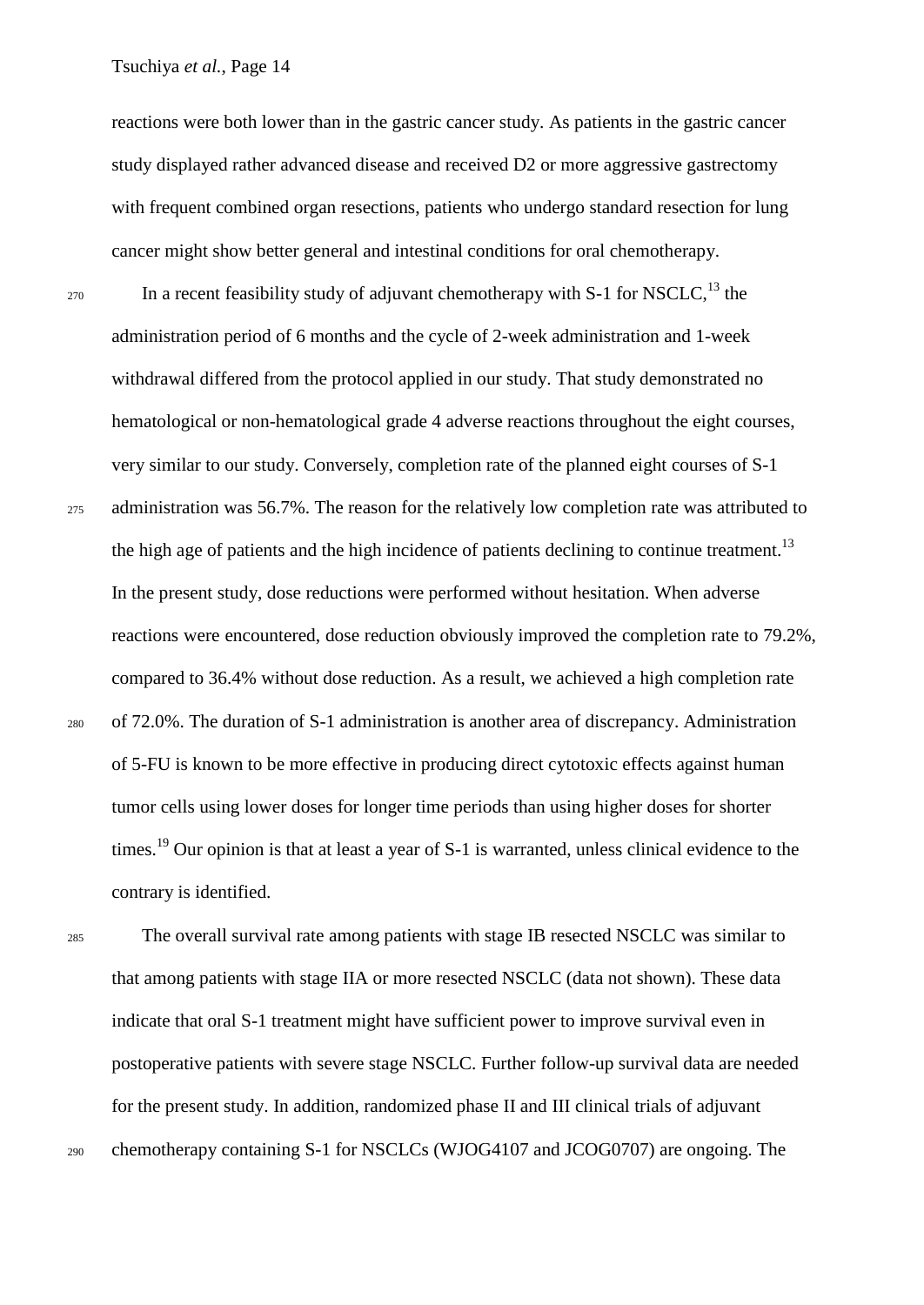JCOG0707 phase III study is comparing survival data and compliance between uracil-tegafur and S-1 for stage IA ( $>2$  cm) and IB postoperative patients. The results will provide more reliable data on whether S-1 alone is worthwhile as an option for adjuvant chemotherapy.

One limitation of the present study was the difficulty in confirming true drug compliance. <sup>295</sup> We checked drug compliance from the treatment diary every 6 weeks when the patient visited the hospital, but had no way of ensuring that the patient had made true declarations regarding drug intake. Although most seminal studies have not mentioned this point and one study applied a similar method, $\frac{1}{1}$  investigators must keep in mind that all such oral administration studies conducted on an outpatient basis carry this problem in confirming true drug <sup>300</sup> compliance.

Although S-1 is not well known in Western countries, various clinical trials of S-1-based chemotherapy have been performed or are ongoing for advanced NSCLC, particularly in Japan.20 Among chemotherapy-naïve patients with advanced NSCLC, a phase III trial by the West Japan Oncology Group showed oral S-1 plus carboplatin was non-inferior in terms of  $305$  overall survival when compared to paclitaxel plus carboplatin.<sup>21</sup> Comparisons of 5-FU-related enzymes of NSCLC in such patients have indicated that low expression of thymidylate synthase (TS) and dihydropyrimidine dehydrogenase (DPD) are associated with better survival in S-1 plus CBDCA therapy, but not in PTX and CBDCA therapy.<sup>22</sup> As S-1 is a prodrug of 5-FU, we believe the expression of TS, a 5-FU-targeting enzyme, and DPD, a

<sup>310</sup> 5-FU-degrading enzyme, are important in determining susceptibility to S-1. Further study of rational differences in 5-FU-related enzymes might be necessary, as expressions of TS and DPD might differ in NSCLC between Western and Eastern populations.

#### **Conclusion**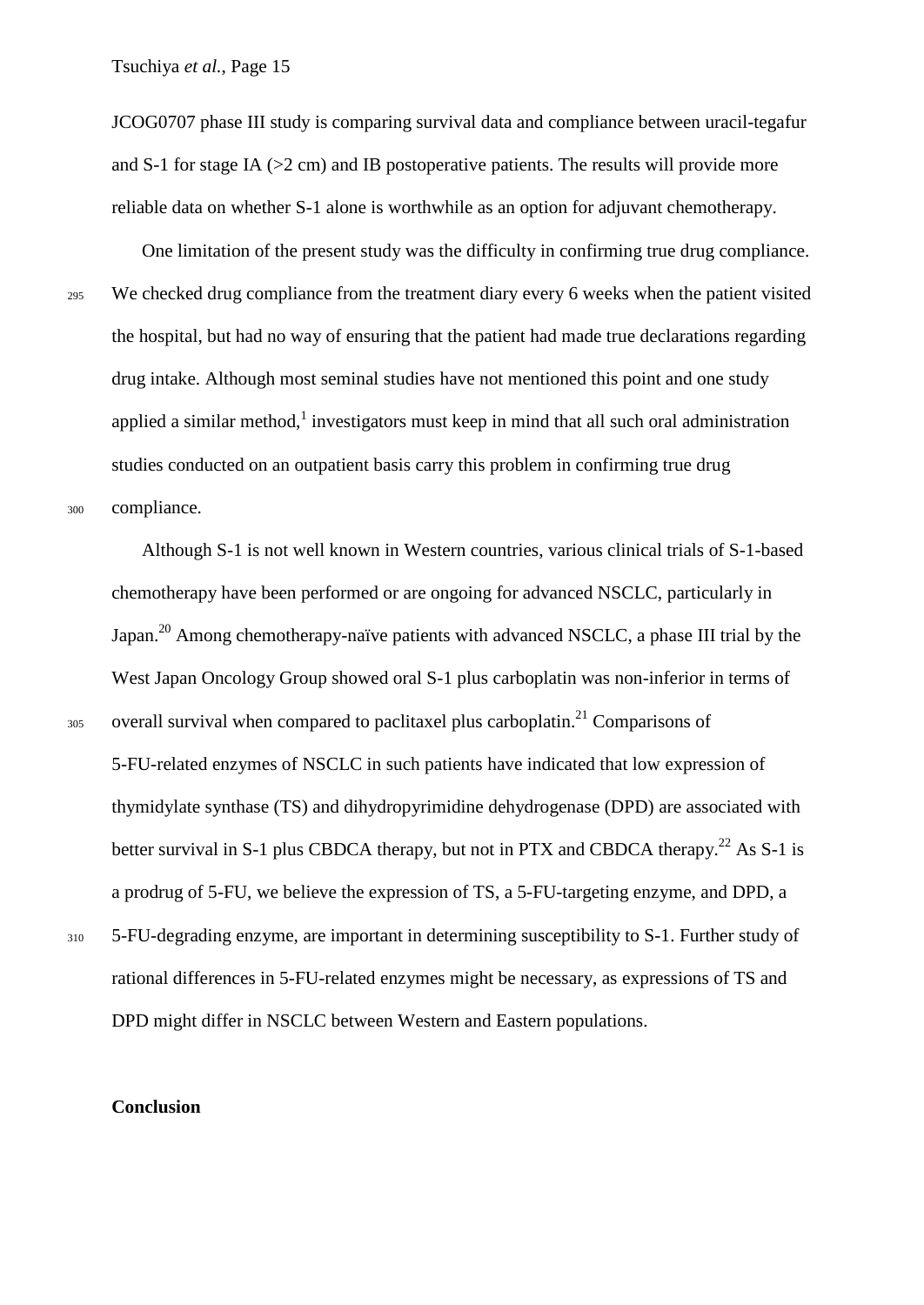<sup>315</sup> Postoperative 1-year oral administration of S-1 seems feasible as an adjuvant chemotherapy for lung cancer. A high completion rate was achieved when administration doses were decreased by one rank when adverse events were encountered. The oral formulation and low incidence of adverse reactions permit treatment on an outpatient basis. The present findings suggest that follow-up with a properly powered phase III study <sup>320</sup> comparing treatment using S-1 to the standard of care for adjuvant chemotherapy would be reasonable.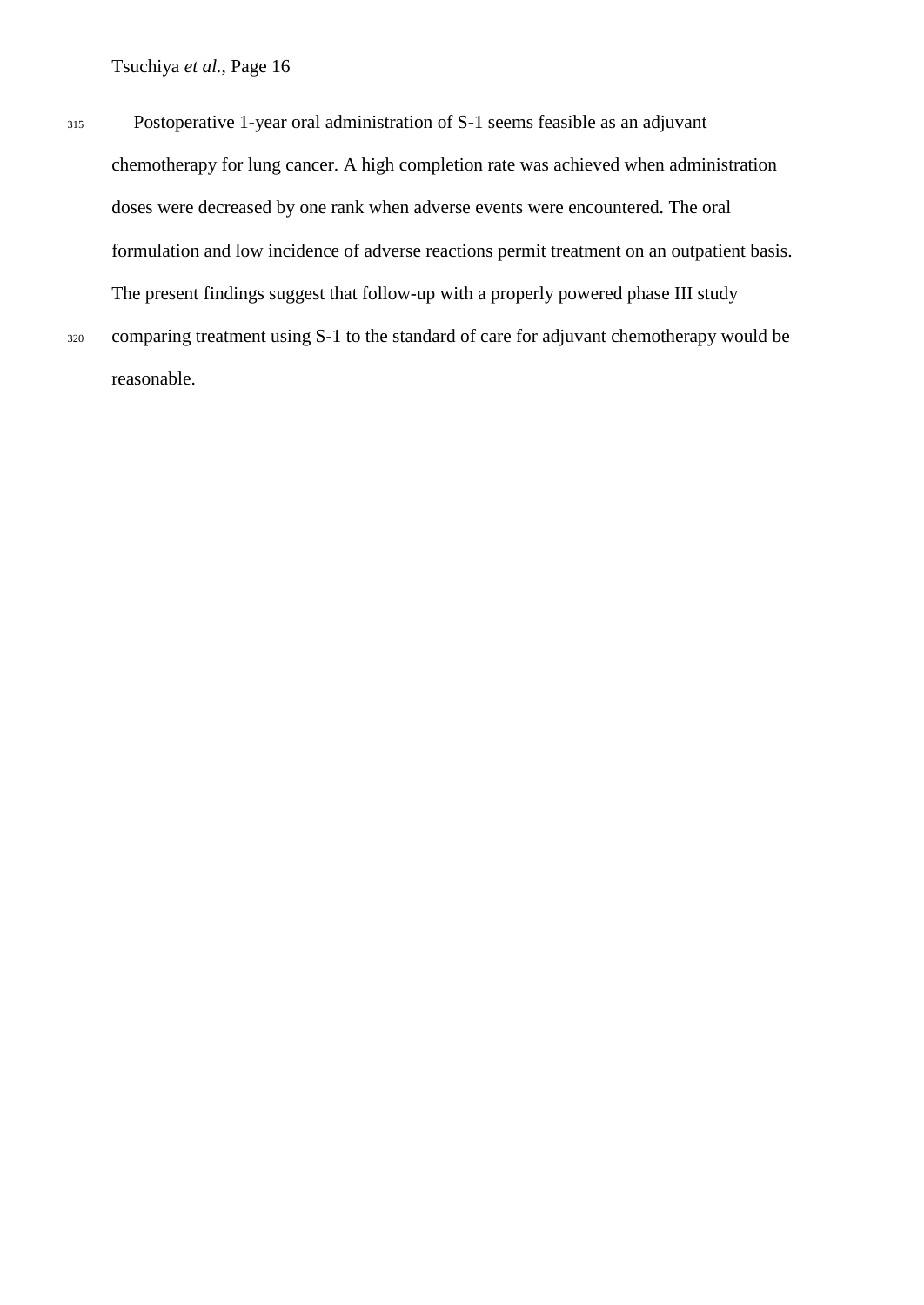#### **Clinical Practice Points**

<sup>325</sup> The current standard regimen for adjuvant chemotherapy of NSCLC is intravenous administration of a platinum doublet. However, a seminal study indicated adjuvant chemotherapy with uracil-tegafur, an oral fluoropyrimidine, could improve survival among patients with completely resected stage IB adenocarcinoma. The biggest advantage of such therapy is the low toxicity and easy continuation as oral medication, which can allow <sup>330</sup> long-term administration in amounts sufficient to prevent recurrence. The anti-tumor mechanisms of oral fluoropyrimidine are presumed to differ from those of platinum doublets; long-term administration can inhibit the development of postoperative recurrence through antiangiogenic effects as well as by direct cytotoxic effects.

S-1 is a novel oral fluoropyrimidine derivative consisting of the 5-fluorouracil prodrug <sup>335</sup> tegafur (FT) and two modulators. A modulator of 5-chloro-2,4-dihydroxypyridine (CDHP) is a reversible competitive inhibitor of dihydropyrimidine dehydrogenase (DPD), an enzyme involved in the degradation of 5-FU. As S-1 shows 180-times stronger DPD-inhibiting effect and a higher response rate from patients than uracil-tegafur (22% vs. 7% for advanced NSCLC), we considered this therapy would likely prove beneficial for patients with <sup>340</sup> surgically resected pathological IB to IIIA NSCLC.

The new findings of the present study were that we could achieve a favorable completion rate for 1-year S-1-based adjuvant chemotherapy and also showed the possibility of good prognosis for stage IB to IIIA NSCLC in an adjuvant setting. The clinical impact in the foreseeable future is that the present study confirmed S-1-based adjuvant chemotherapy as <sup>345</sup> worthy of follow-up in a properly powered phase III study comparing with the standard of care for adjuvant chemotherapy.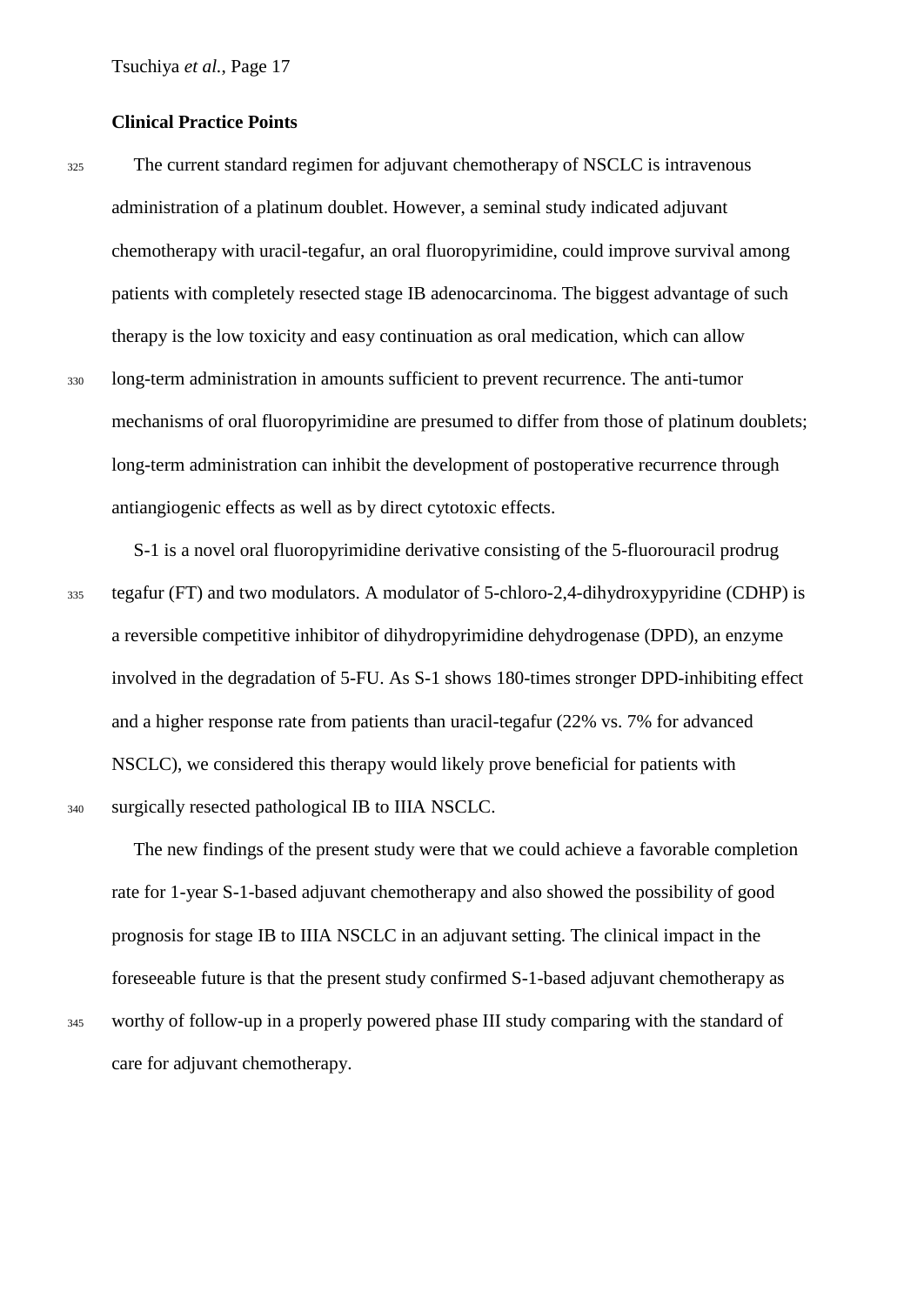#### **Acknowledgements**

We wish to thank Dr. Sumihisa Honda for providing statistical advice. We are also

<sup>350</sup> grateful to Taiho Pharmaceutical for technical support and invaluable assistance.

## **Disclosures**

All authors report that they have no relevant relationships to disclose.

355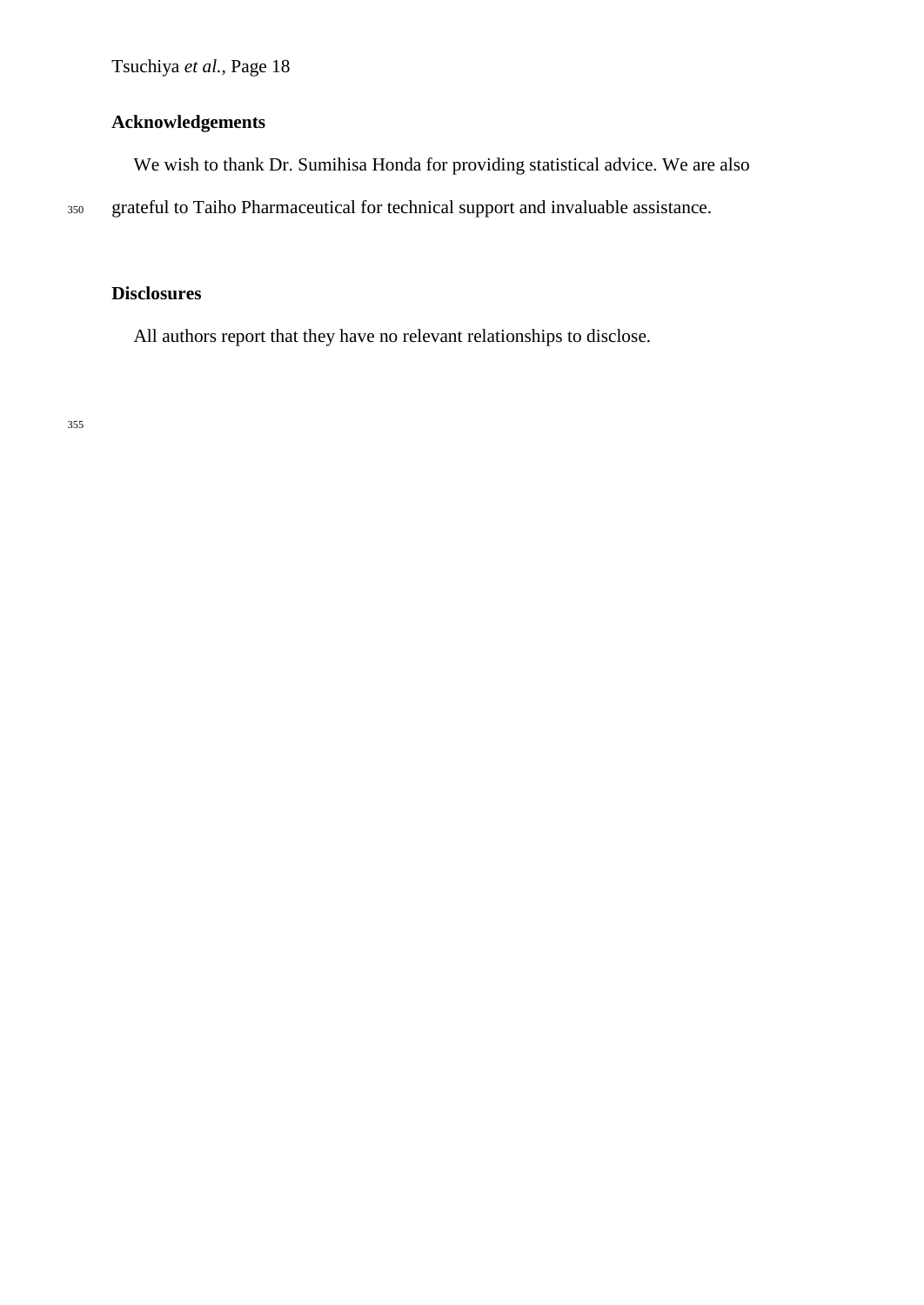#### **References**

- 1. Kato H, Ichinose Y, Ohta M, et al. A randomized trial of adjuvant chemotherapy with uracil-tegafur for adenocarcinoma of the lung: Japan Lung Cancer Research Group on Postsurgical Adjuvant Chemotherapy. *N Engl J Med* 2004; 350:1713–21
- <sup>360</sup> 2. Arriagada R, Bergman B, Dunant A, et al. Cisplatin-based adjuvant chemotherapy in patients with completely resected non-small-cell lung cancer: International Adjuvant Lung Cancer Trial Collaborative Group. *N Engl J Med* 2004; 350:351–60
	- 3. Winton T, Livingston R, Johnson D, et al. Vinorelbine plus cisplatin vs. observation in resected non-small-cell lung cancer: National Cancer Institute of Canada Clinical Trials
- <sup>365</sup> Group; National Cancer Institute of the United States Intergroup JBR.10 Trial Investigators. *N Engl J Med* 2005; 352:2589–97
	- 4. Shirasaka T, Shimamato Y, Ohshimo H, et al. Development of a novel form of an oral 5-fluorouracil derivative (S-1) directed to the potentiation of the tumor selective cytotoxicity of 5-fluorouracil by two biochemical modulators. *Anti-Cancer Drugs* 1996;

<sup>370</sup> 7:548–57

- 5. Vogelzang NJ. Continuous infusion chemotherapy: a critical review. *J Clin Oncol* 1984; 2:1289–304
- 6. Shirasaka T, Shimamoto Y, Fukushima M. Inhibition by oxonic acid of gastrointestinal toxicity of 5-fluorouracil without loss of its antitumor activity in rats. Cancer Res 1993;

<sup>375</sup> 53:4004–9

- 7. Kubota K. The Four-Arm Cooperative Study (FACS) for advanced non-small-cell lung cancer (NSCLC). *Proc Am Soc Clin Oncol* 2004; 22:254
- 8. Kawahara M, Furuse K, Segawa Y, et al. Phase II study of S-1, a novel oral fluorouracil, in advanced non-small-cell lung cancer: S-1 Cooperative Study Group (Lung Cancer
- <sup>380</sup> Working Group). *Br J Cancer* 2001; 85(7):939–43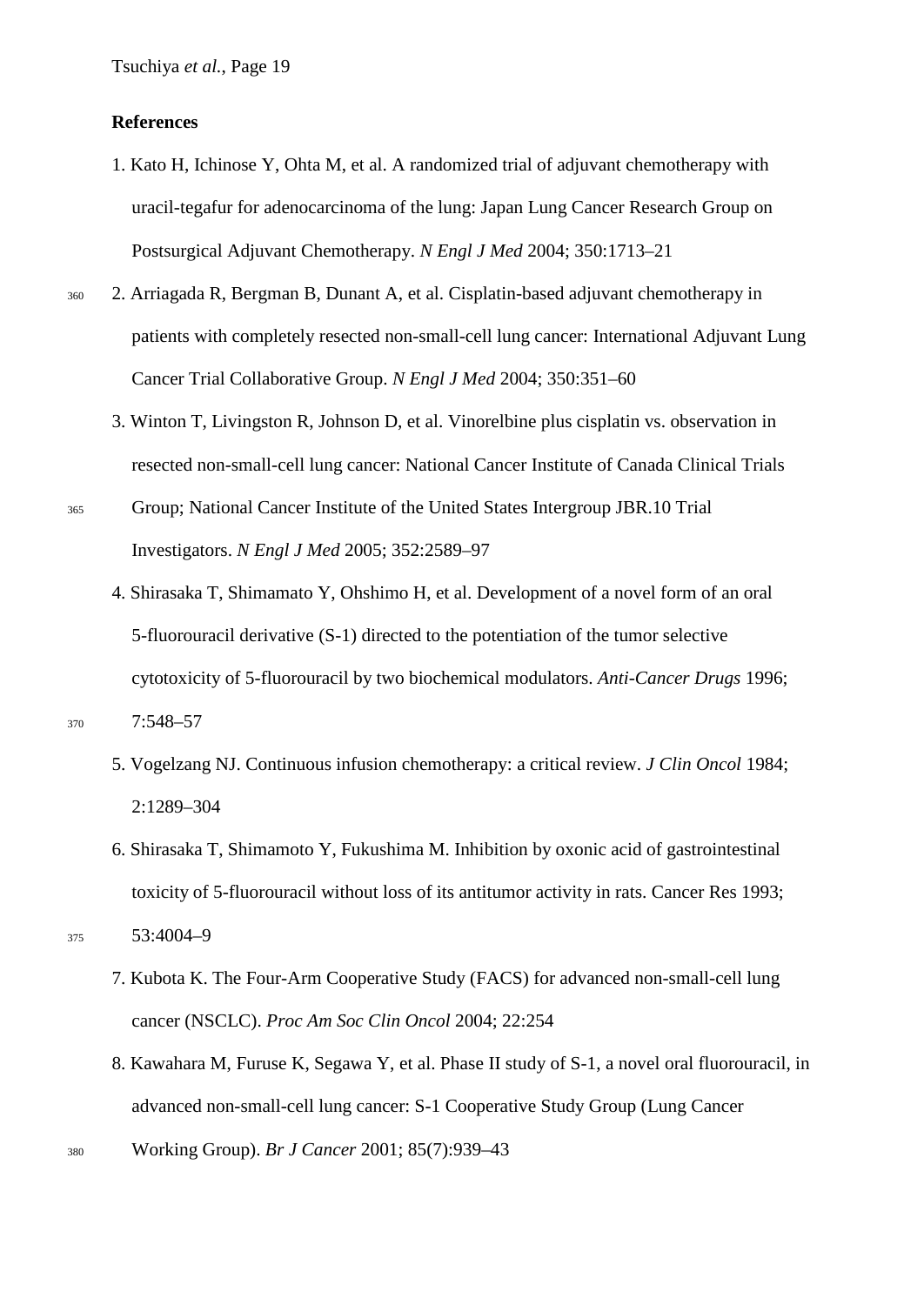- 9. Ota K, Taguchi T, Kimura K. Report on nationwide pooled data and cohort investigation in UFT phase II study. *Cancer Chemother Pharmacol* 1988; 22:333–8.
- 10. Basaki Y, Chikahisa L, Aoyagi K, et al. Gamma-hydroxybutyric acid and 5-fluorouracil, metabolites of UFT, inhibit the angiogenesis induced by vascular endothelial growth factor. <sup>385</sup> *Angiogenesis* 2001; 4:163-73

- 11. Kinoshita T, Nashimoto A, Yamamura Y. Feasibility study of adjuvant chemotherapy with S-1 (TS-1;tegafur,gimeracil,oteracil potassium) for gastric cancer. *Gastric Cancer*  2004; 7:104-9
- 12. Sakuramoto S, Sasako M, Yamaguchi T, et al. Adjuvant Chemotherapy for Gastric
- <sup>390</sup> Cancer with S-1, an Oral Fluoropyrimidine: ACTS-GC Group. *N Engl J Med* 2007; 357(18):1810-20
- 13. Yano T, Yamazaki K, Maruyama R, et al. Feasibility study of postoperative adjuvant chemotherapy with S-1 (tegaful, gimeracil, oteracil potassium) for non-small cell lung cancer—LOGIK 0601 study: Lung Oncology Group in Kyushu (LOGIK). *Lung Cancer* <sup>395</sup> 2010; 67:184–7

- 14. Mountain CF. Revisions in the International System for Staging Lung Cancer. *Chest* 1997; 111:1707–10
- 15. Dunant A, Pignon JP, Le Chevalier T. Adjuvant chemotherapy for non-small cell lung cancer: contribution of the International Adjuvant Lung Trial. *Clin Cancer Res* 2005;

```
400 11:5017s-21s
```
16. Douillard JY, Rosell R, De Lena M, et al. Adjuvant vinorelbine plus cisplatin versus observation in patients with completely resected stage IB–IIIA non-small cell lung cancer (Adjuvant Navelbine International Trialist Association [ANITA]): a randomized controlled trial. *Lancet Oncol* 2006; 7: 719–27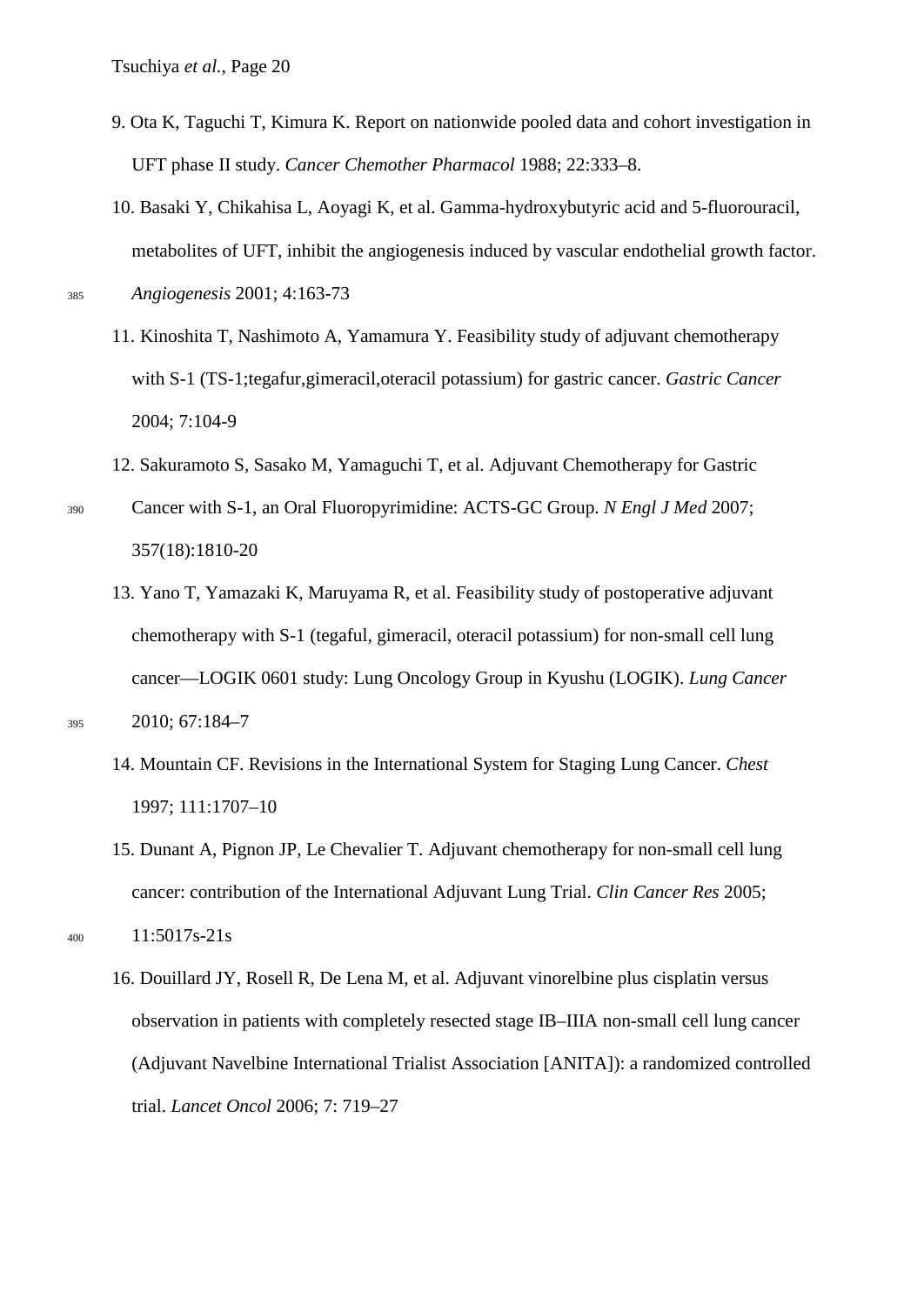- <sup>405</sup> 17. Butts CA, Ding K, Seymour L, et al. Randomized Phase III Trial of Vinorelbine Plus Cisplatin Compared With Observation in Completely Resected Stage IB and II Non–Small-Cell Lung Cancer: Updated Survival Analysis of JBR-10. J Clin Oncol 2009; 28:29-34
	- 18. Strauss GM, Herndon JE 2nd, Maddaus MA, et al. Adjuvant Paclitaxel Plus Carboplatin
- <sup>410</sup> Compared With Observation in Stage IB Non–Small-Cell Lung Cancer: CALGB 9633 With the Cancer and Leukemia Group B, Radiation Therapy Oncology Group, and North Central Cancer Treatment Group Study Groups. *J Clin Oncol* 2008; 26:5043-51
	- 19. Paula M, Calabro-Jones, Byfield JE, et al. Time-dose relationships for 5-Fluorouracil cytotoxicity against human epithelial cancer cells in vitro. *Cancer Res* 1982; 42:4413-20.
- <sup>415</sup> 20. Tanaka F, Wada H, Fukushima M. UFT and S-1 for treatment of primary lung cancer. *Gen Thorac Cardiovasc Surg* 2010; 58:3-13
	- 21. Okamoto I, Yoshioka H, Morita S, et al. Phase III trial comparing oral S-1 plus carboplatin with paclitaxel plus carboplatin in chemotherapy-naïve patients with advanced non-small-cell lung cancer: results of a west Japan oncology group study. *J Clin Oncol*
- <sup>420</sup> 2010; 28:5240-6
	- 22. Takeda M, Okamoto I, Hirabayashi N, et al. Thymidylate synthase and dihydropyrimidine dehydrogenase expression levels are associated with response to S-1 plus carboplatin in advanced non-small cell lung cancer. *Lung Cancer* 2011; 73:103-9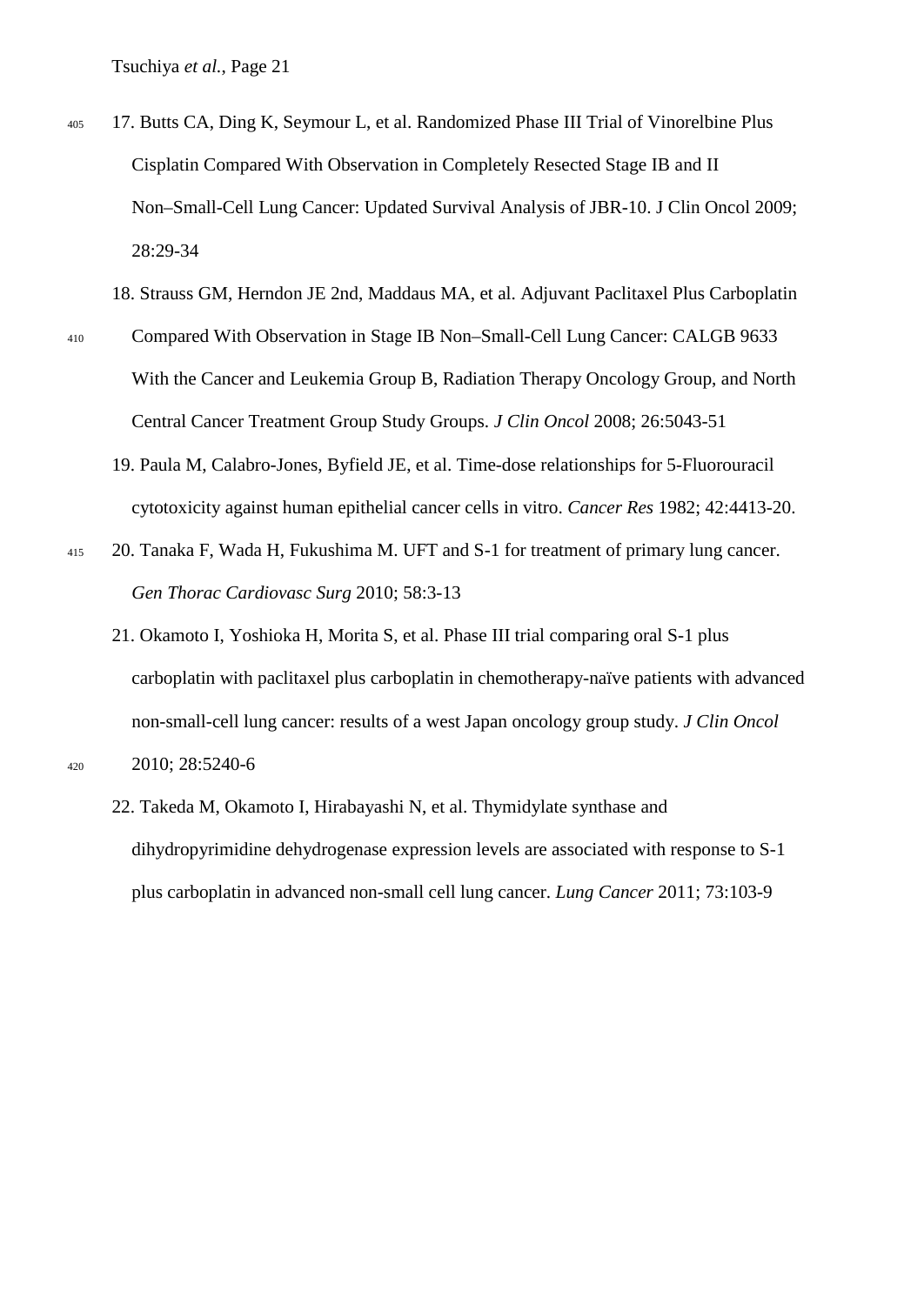## <sup>425</sup> **Figure Legends**

**Figure 1** 3-year overall survival and relapse-free survival rates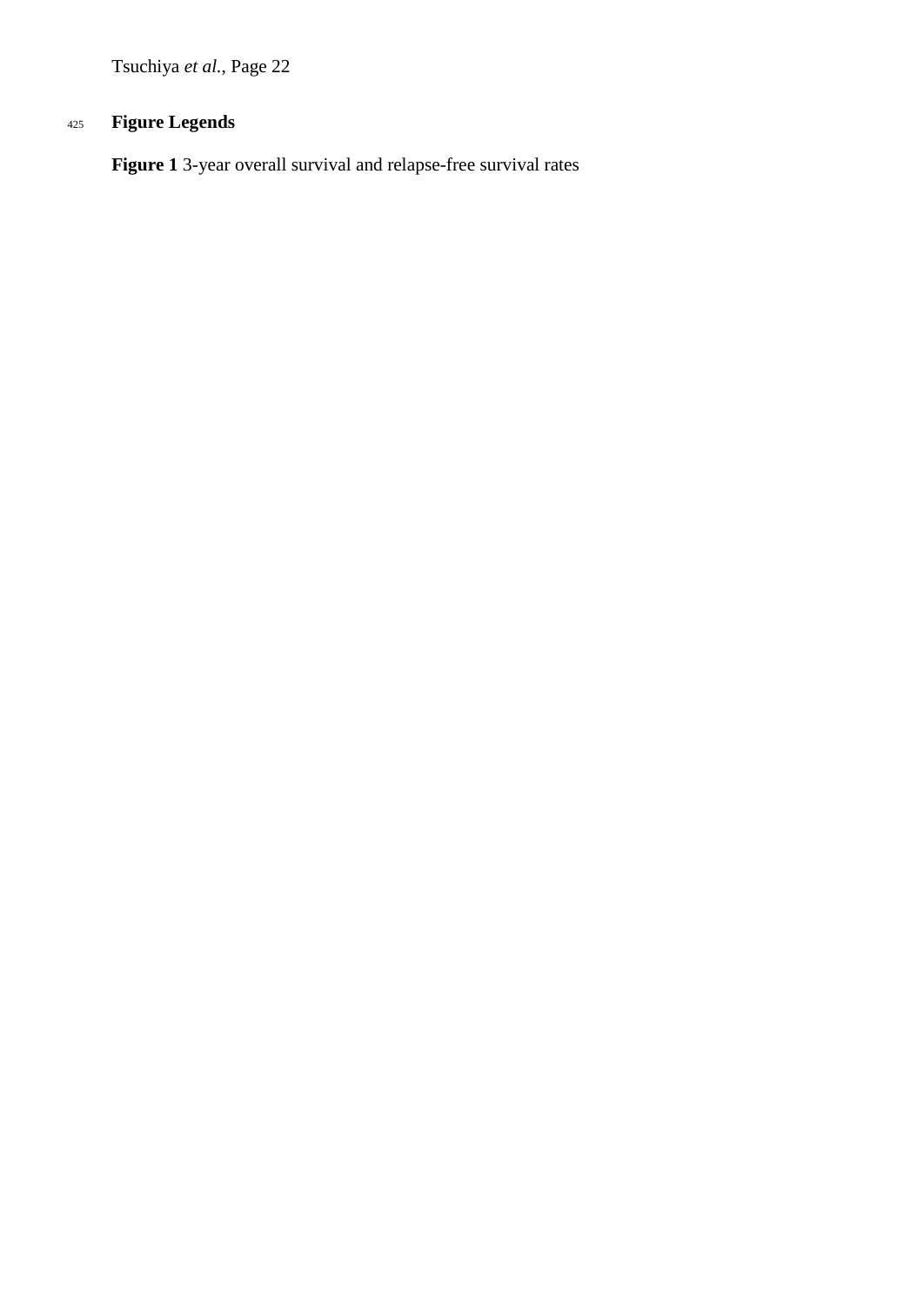# Figure 1

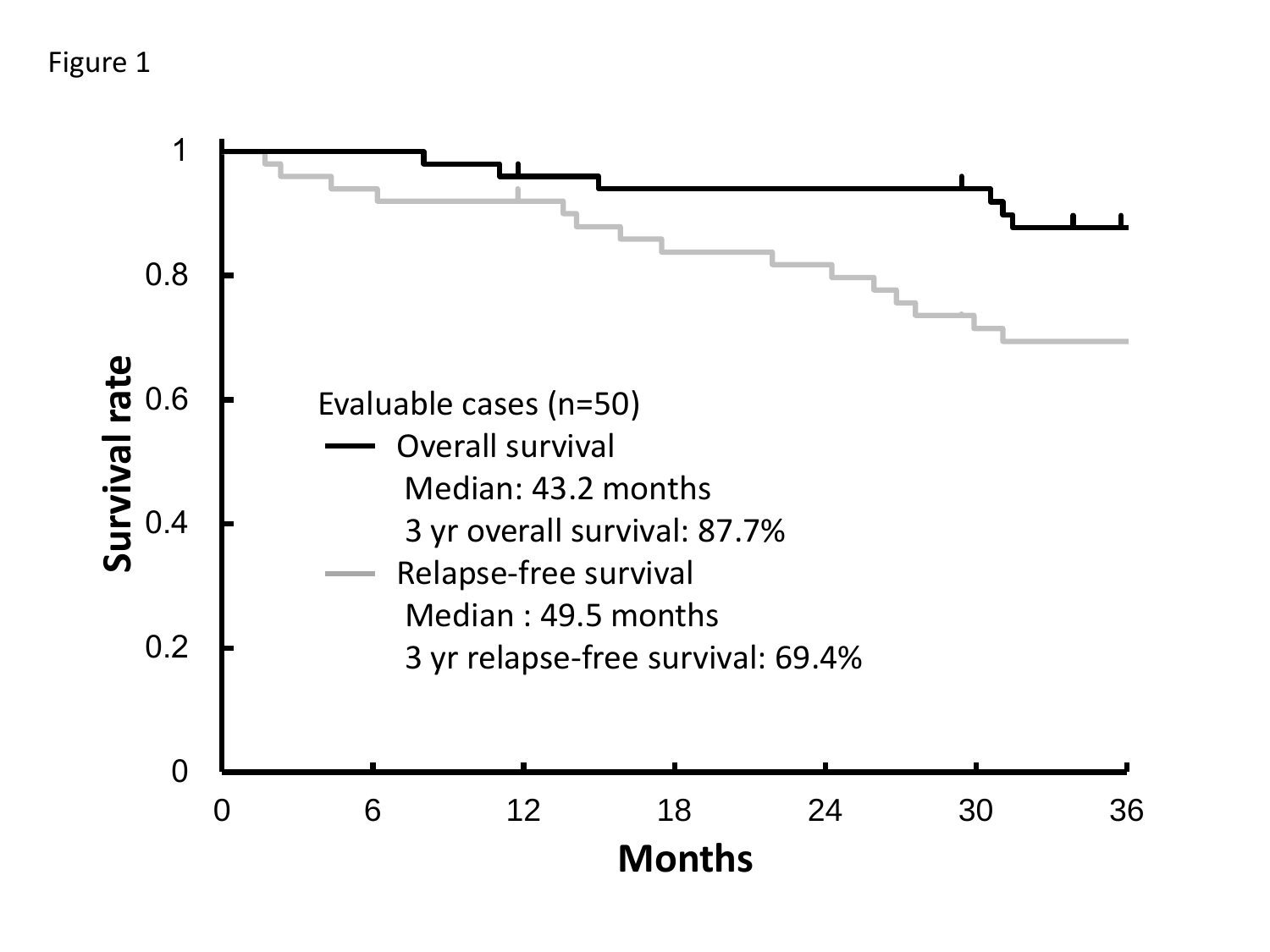| Variables                 |                         | $\mathbf n$    | Percentage |
|---------------------------|-------------------------|----------------|------------|
| Sex                       | Male                    | 34             | 68.0       |
|                           | Female                  | 16             | 32.0       |
| Age (years)               | $<$ 50                  | $\overline{4}$ | 8.0        |
|                           | 50-59                   | 8              | 16.0       |
|                           | $60 - 69$               | 11             | 22.0       |
|                           | $\geq 70$               | 27             | 54.0       |
|                           | Mean, 66.6; median 71.0 |                |            |
| Type of resection         | Lobectomy               | 50             | 100.0      |
| Lymph node<br>dissection  | ND1                     | $\overline{2}$ | 4.0        |
|                           | ND <sub>2</sub>         | 48             | 96.0       |
| Histology                 | Adenocarcinoma          | 29             | 58.0       |
|                           | <b>SCC</b>              | 19             | 38.0       |
|                           | Others                  | $\mathbf{2}$   | 4.0        |
| Pathological TNM<br>stage | IB                      | 28             | 56.0       |
|                           | <b>IIA</b>              | 10             | 20.0       |
|                           | IIB                     | 5              | 10.0       |
|                           | <b>IIIA</b>             | 7              | 14.0       |

**Table 1** Patient Characteristics (n = 50)

SCC, squamous cell carcinoma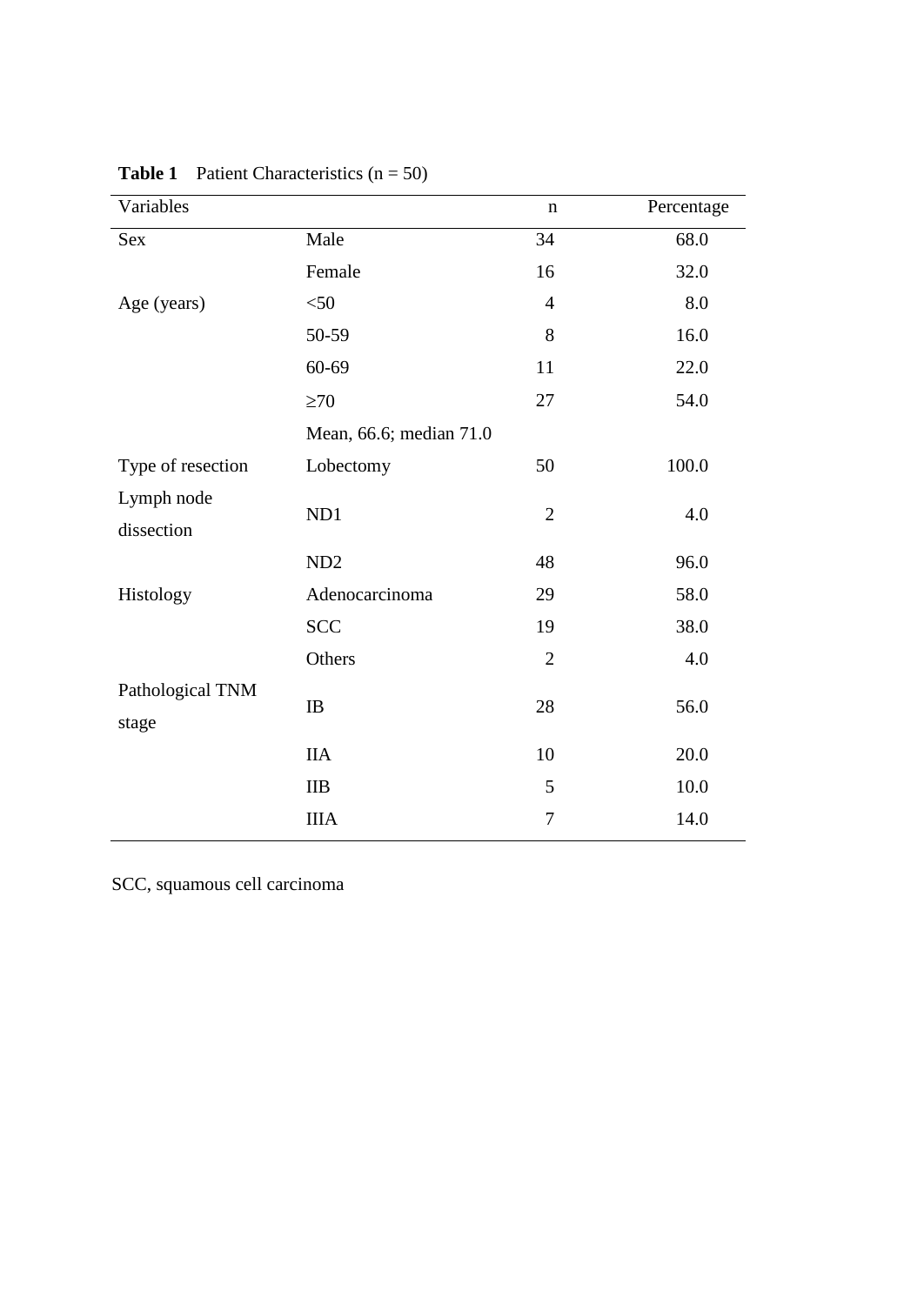|                | No. of patients | $\%$ | Reason for discontinuation            |
|----------------|-----------------|------|---------------------------------------|
| Course         | entering course |      |                                       |
| $\mathbf{1}$   | 50              | 100  |                                       |
|                |                 |      | Grade 2 stomatitis (patient refusal)  |
|                |                 |      | Recurrence                            |
| $\overline{2}$ | 48              | 96.0 |                                       |
|                |                 |      | Grade 3 thrombocytopenia              |
|                |                 |      | Grade2 thrombocytopenia and           |
|                |                 |      | Grade 1 fever                         |
|                |                 |      | Grade 2 anorexia (patient refusal)    |
|                |                 |      | Grade 2 anorexia (patient refusal)    |
|                |                 |      | Grade 3 anorexia                      |
|                |                 |      | Grade 3 diarrhoea                     |
|                |                 |      | Grade 3 elevated total bilirubin      |
|                |                 |      | Grade 2 anorexia (patient refusal)    |
| 3              | 40              | 80.0 |                                       |
|                |                 |      | Grade 1 anorexia and Grade 1 elevated |
|                |                 |      | total bilirubin (patient refusal)     |
|                |                 |      | Patient refusal                       |
|                |                 |      | Change of hospital                    |
| 4              | 37              | 74.0 |                                       |
| 7              |                 |      | Stopped administration by mistake     |
| 8              | 36              | 72.0 |                                       |
| Complete       |                 |      |                                       |

# **Table 2** Drug Compliance (each course)  $(n = 50)$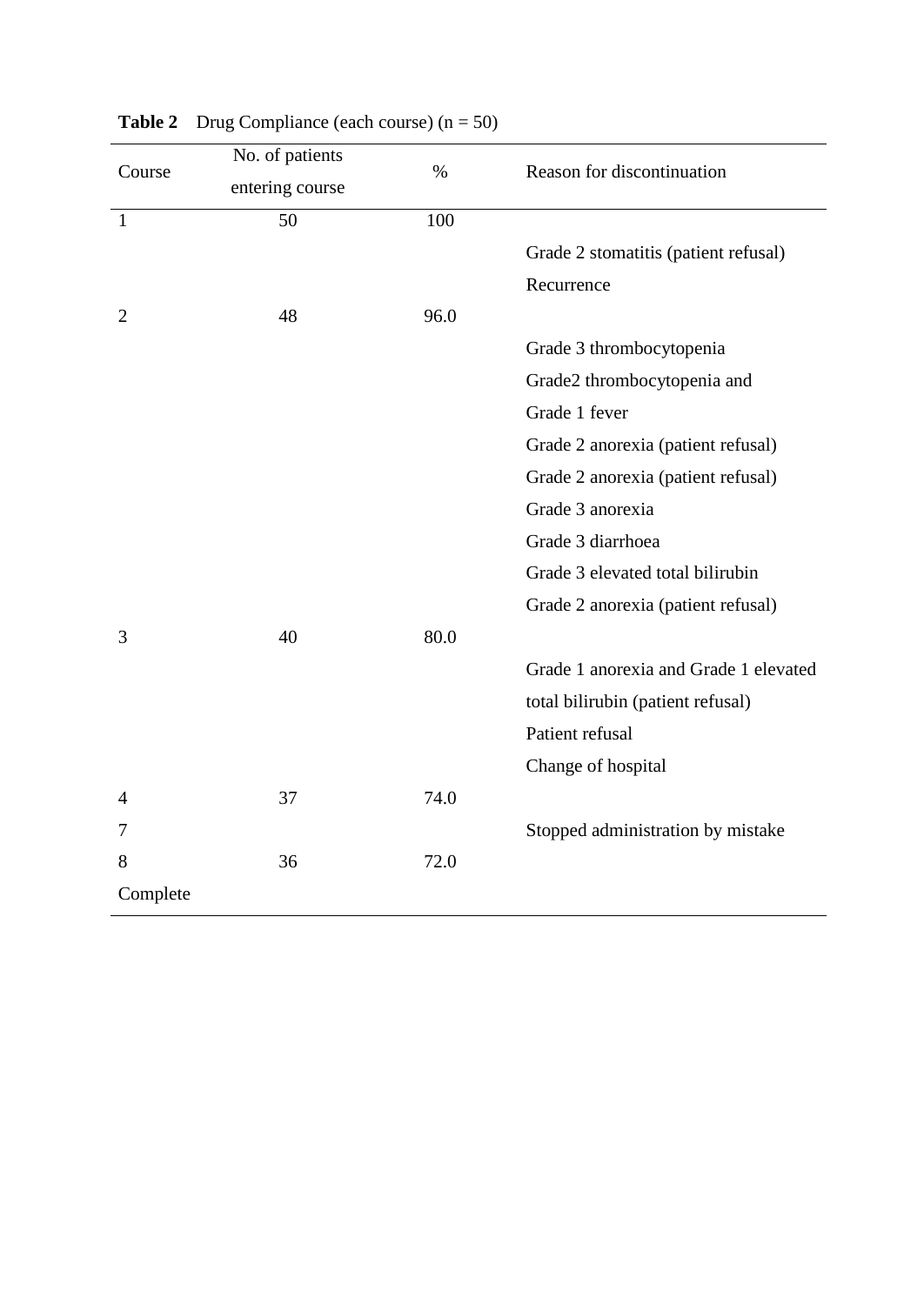|                                   |                  | Grade            |                  |                  | Total                   |
|-----------------------------------|------------------|------------------|------------------|------------------|-------------------------|
|                                   | $\mathbf{1}$     | $\overline{2}$   | $\overline{3}$   | $\overline{4}$   | (incidence; percentage) |
| Laboratory findings               |                  |                  |                  |                  |                         |
| Neutropenia                       | $\boldsymbol{0}$ | $\boldsymbol{0}$ | $\overline{2}$   | $\overline{0}$   | 4.0                     |
| Leukocytopenia                    | $\mathbf{1}$     | $\overline{4}$   | $\boldsymbol{0}$ | $\boldsymbol{0}$ | 10.0                    |
| Thrombocytopenia                  | $\mathbf{1}$     | $\overline{4}$   | $\mathbf{1}$     | $\boldsymbol{0}$ | 12.0                    |
| Anemia                            | $\mathbf{1}$     | $\overline{4}$   | $\mathbf{1}$     | $\overline{0}$   | 12.0                    |
| Increase in serum AST or ALT      | $\mathbf{1}$     | $\boldsymbol{0}$ | $\boldsymbol{0}$ | $\boldsymbol{0}$ | 2.0                     |
| Increase in serum total bilirubin | 5                | $\overline{2}$   | $\mathbf{1}$     | $\boldsymbol{0}$ | 16.0                    |
| Hypokalaemia                      | $\overline{0}$   | $\boldsymbol{0}$ | $\mathbf{1}$     | $\overline{0}$   | 2.0                     |
| Elevation of amylase              | $\mathbf{1}$     | $\boldsymbol{0}$ | $\boldsymbol{0}$ | $\boldsymbol{0}$ | 2.0                     |
| Clinical findings                 |                  |                  |                  |                  |                         |
| Fever                             | $\overline{2}$   | $\boldsymbol{0}$ | $\boldsymbol{0}$ | $\overline{0}$   | 4.0                     |
| Anorexia                          | 16               | 3                | $\mathbf{2}$     | $\boldsymbol{0}$ | 42.0                    |
| Nausea                            | 3                | $\overline{2}$   | $\mathbf{1}$     | $\overline{0}$   | 12.0                    |
| Diarrhoea                         | $\mathbf{2}$     | $\boldsymbol{0}$ | $\mathbf{1}$     | $\boldsymbol{0}$ | 6.0                     |
| Stomatitis                        | $\mathbf{1}$     | $\mathbf{1}$     | $\boldsymbol{0}$ | $\boldsymbol{0}$ | 4.0                     |
| Malaise                           | $\mathbf{1}$     | $\mathbf{1}$     | $\boldsymbol{0}$ | $\overline{0}$   | 4.0                     |
| Pigmentation                      | $\mathbf{1}$     | $\overline{2}$   | $\boldsymbol{0}$ | $\overline{0}$   | 6.0                     |
| Constipation                      | $\mathbf{1}$     | $\mathbf{1}$     | $\boldsymbol{0}$ | $\overline{0}$   | 4.0                     |
| Neural disturbance                | $\mathbf{1}$     | $\boldsymbol{0}$ | $\boldsymbol{0}$ | $\boldsymbol{0}$ | 2.0                     |
| Dehydration                       | $\boldsymbol{0}$ | $\mathbf{1}$     | $\boldsymbol{0}$ | $\boldsymbol{0}$ | 2.0                     |
| Lacrimation                       | $\mathbf{1}$     | $\overline{0}$   | $\overline{0}$   | $\boldsymbol{0}$ | 2.0                     |

## **Table 3** Adverse Reactions  $(n = 50)$

Grade 2 or more thrombocytopenia and other adverse reactions of Grade 3 or more match the criteria for dose reduction